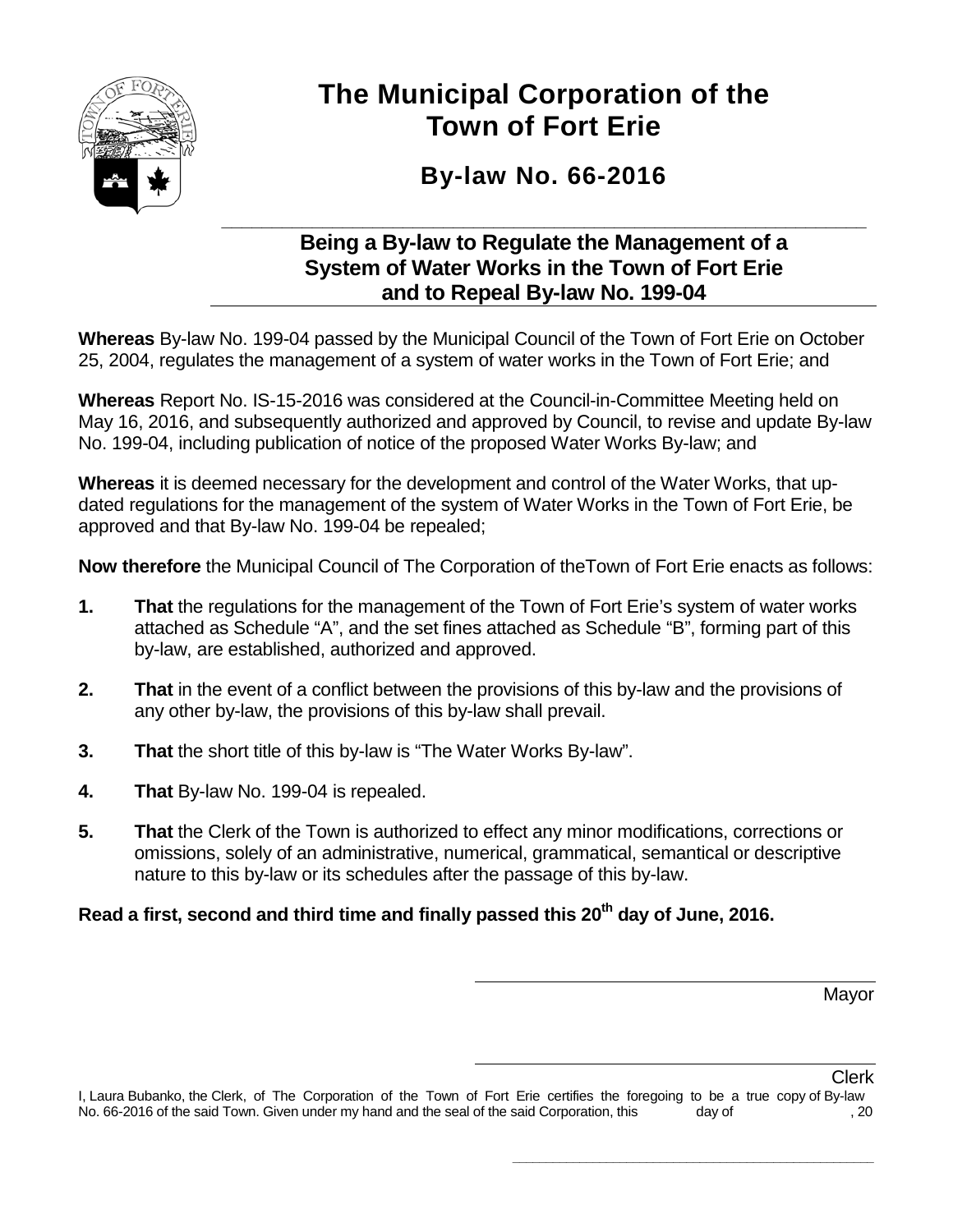# TABLE OF CONTENTS

| 3.1  |                                                                                                                       |  |  |  |  |  |
|------|-----------------------------------------------------------------------------------------------------------------------|--|--|--|--|--|
| 3.2  |                                                                                                                       |  |  |  |  |  |
| 3.3  |                                                                                                                       |  |  |  |  |  |
| 3.4  |                                                                                                                       |  |  |  |  |  |
| 3.5  |                                                                                                                       |  |  |  |  |  |
| 3.6  | RESPONSIBILITY OF OWNERS OF PRIVATE PLUMBING SYSTEMS, NON-<br>MUNICIPAL DRINKING WATER SYSTEMS AND PRIVATE HYDRANTS12 |  |  |  |  |  |
| 3.7  | CROSS CONNECTION CONTROL AND BACKFLOW PREVENTION13                                                                    |  |  |  |  |  |
| 3.8  |                                                                                                                       |  |  |  |  |  |
| 3.9  |                                                                                                                       |  |  |  |  |  |
| 3.10 | FAILURE TO PERMIT ACCESS TO BUILDING OR PREMISES17                                                                    |  |  |  |  |  |
|      |                                                                                                                       |  |  |  |  |  |
| 4.1  |                                                                                                                       |  |  |  |  |  |
| 4.2  |                                                                                                                       |  |  |  |  |  |
| 4.3  |                                                                                                                       |  |  |  |  |  |
| 4.4  |                                                                                                                       |  |  |  |  |  |
| 4.5  | TEMPORARY USE OF FIRE HYDRANTS FOR OTHER THAN FIRE PURPOSES19                                                         |  |  |  |  |  |
| 4.6  |                                                                                                                       |  |  |  |  |  |
|      |                                                                                                                       |  |  |  |  |  |
|      |                                                                                                                       |  |  |  |  |  |
|      |                                                                                                                       |  |  |  |  |  |
|      |                                                                                                                       |  |  |  |  |  |
|      |                                                                                                                       |  |  |  |  |  |
| 7.1  |                                                                                                                       |  |  |  |  |  |
| 7.2  |                                                                                                                       |  |  |  |  |  |
| 7.3  |                                                                                                                       |  |  |  |  |  |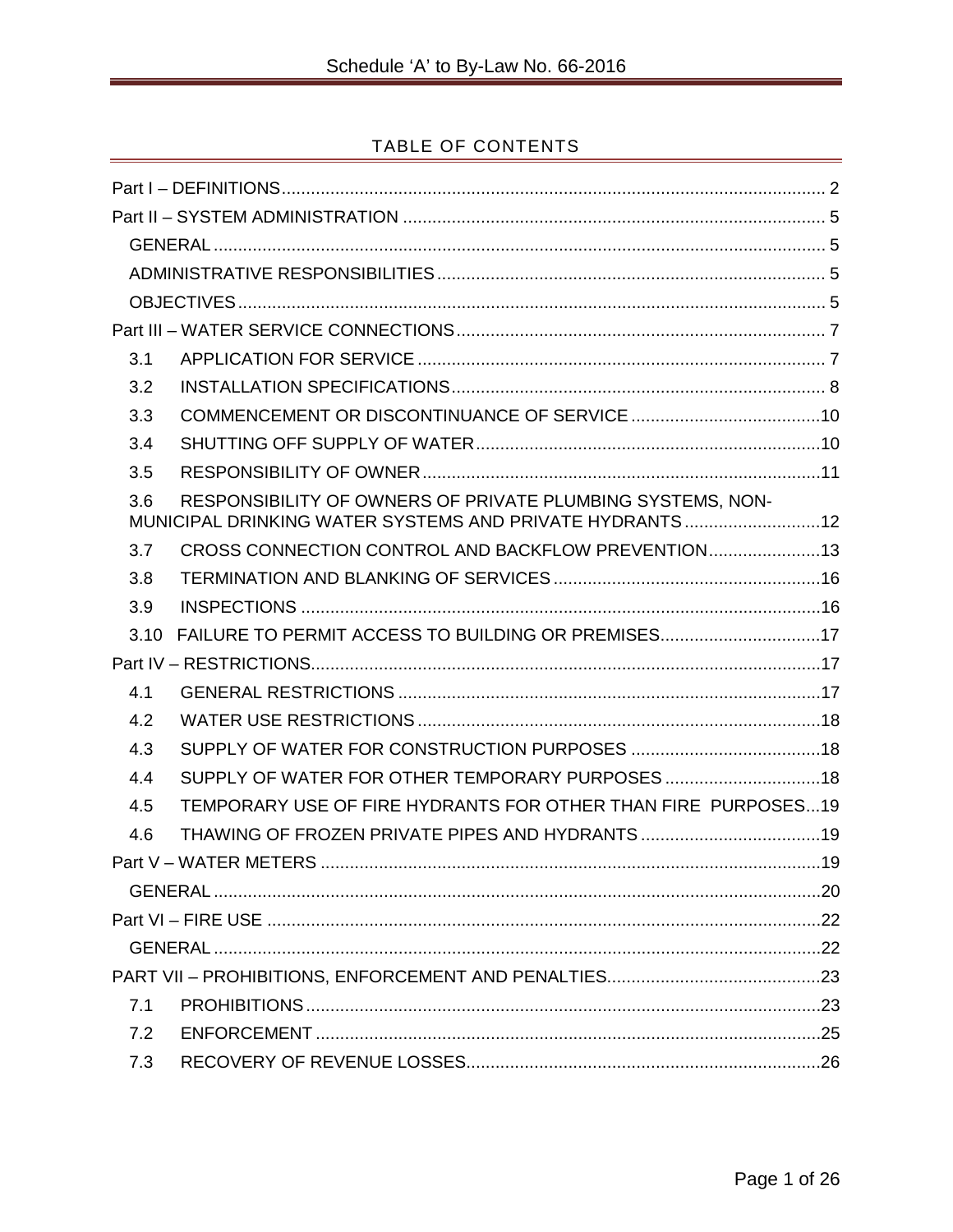# PART I – DEFINITIONS

- <span id="page-2-0"></span>1. For the purpose of this By-law:
- 1.1 *"Agent"* means a person authorized by the Town to provide services on behalf of the Town.
- 1.2 *"appurtenances"* mean the apparatus or equipment that is a pertinent accessory to the Water Works system, including but not limited to municipal water laterals and their components, or to a private plumbing system, or to a fire protection system.
- 1.3 *"blank or blanking"* means the temporary or permanent decommissioning of a pipe by means of plugging, capping, or other method approved by the Engineer.
- 1.4 *"building"* means any structure, consisting of walls and a roof, including a trailer, which:
	- (i) is located on a parcel of land having frontage on a public highway and/or the Water Works system, and
	- (ii) 1. contains, or is required by by-law, regulation or statute to contain any permanent sleeping, eating or food preparation facilities; or
		- *2.* contains or is required by by-law, regulation or statute to contain any washing or toilet or cleaning facilities*;* or
		- 3. is connected, or is required by by-law, regulation or statute to be connected, to a water supply system, or Water Works; or
		- 4. is a source of sewage; or
		- 5. is habitable.
- 1.5 *"Chief Building Official"* means the Chief Building Official of the Town appointed by the Municipal Council of the Town pursuant to the *Building Code Act, 1992*, S.O. 1992, c.23, as amended or replaced, and includes his or her designate.
- 1.6 *"connect"* (connects, makes a connection, connected) means to install a water service connection, including laterals and lateral appurtenances.
- 1.7 *"cross connection"* means any temporary, permanent or potential connection to the Water Works that could allow backflow or back siphonage into the Water Works of untreated water contaminants, pollutants, injurious chemicals, infectious agents or other substances that may alter the quality and/or safety of the potable water supply, and includes hydrant connections, swivels or changeover devices, removable sections, jumper connections and by-pass arrangements.
- 1.8 *"curb stop"* means a Town valve installed in the water service connection and accessible for operation from the surface of the ground for the purpose of interrupting flow through the water service connection, normally installed at or near the property line.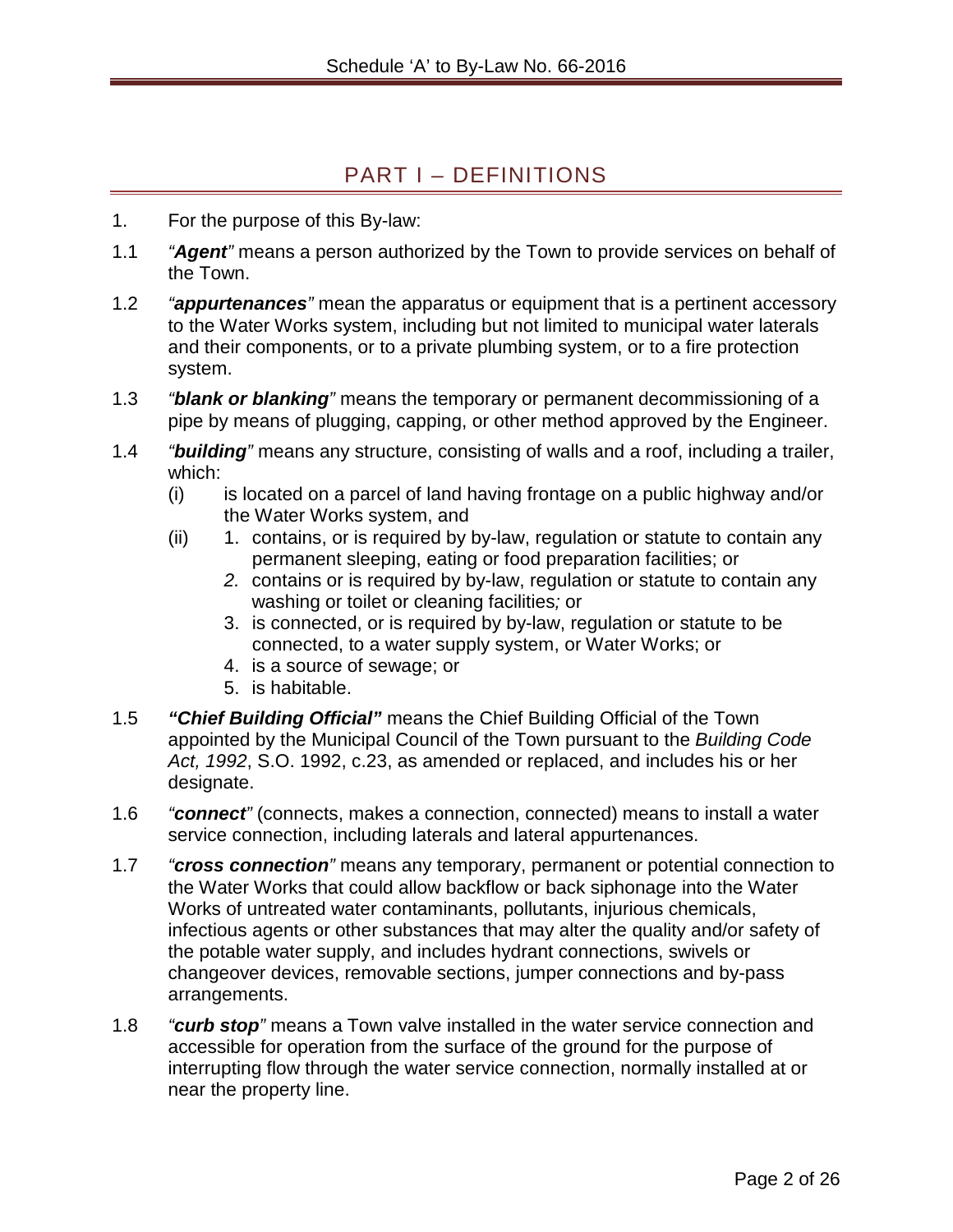- 1.9 *"dwelling"* means a building, room or physical structure that is actually being occupied and used as a residence or live-in accommodation.
- 1.10 *"Engineer"* means the Director, Infrastructure Services of the Town from time to time, or the holder of the office exercising the functions performed by the said Director, and includes his or her designate.
- 1.11 *"Fire Chief"* means the Fire Chief appointed by the Municipal Council of the Town pursuant to the *Fire Protection and Prevention Act,* 1997, S.O. 1997, c.4, as amended or replaced, and includes his or designate.
- 1.12 *"fire water meter"* means a meter designed to measure the quantity of water used by a fire protection service or system.
- 1.13 *"fire protection service or system"* means a system of pipes and appurtenances designed to deliver a water supply for the purposes of fire suppression*.*
- 1.14 *"Inspector"* means and includes the Engineer, Chief Building Official, and Fire Chief, and any other Town employee or Agent assigned by any one of them with responsibility for administering and enforcing this By-law.
- 1.15 *"meter chamber"* means an accessible in-ground structure located remote from any building or premises and solely used for containing and protecting any water meter, backflow prevention device and appurtenances associated piping and apparatus installed to serve that property.
- 1.16 *"municipal fire hydrant"* means a hydrant owned by the Town.
- 1.17 *"municipal standards"* means standards, guidelines, specifications and drawings relating to watermain construction and maintenance, and operation of the Water Works, which are approved by the Town from time to time.
- 1.18 *"municipal water lateral(s)"* means the pipes and appurtenances of the Water Works located within the right-of-way and situated between the watermain and the property line or up to and including the curb stop, if it is located outside the right-of-way.
- 1.19 *"non-municipal drinking water system"* means a drinking water system as defined by the *Safe Drinking Water Act*, 2002, S.O. 2002, c.32, as amended or replaced from time to time.
- 1.20 *"Owner"* means the registered owner of a property, the person in charge of a property, a lessee, a mortgagee in possession, and a person acting as the owner's authorized agent.
- 1.21 *"person"* means a human being, association, firm, partnership, corporation, agent or trustee, and the heirs, executors or other legal representatives of a person at law.
- 1.22 *"premises"* means a building or property abutting on a right-of-way through which a water service connection is laid.
- 1.23 *"private fire hydrant"* means a hydrant owned by a person other than the Town.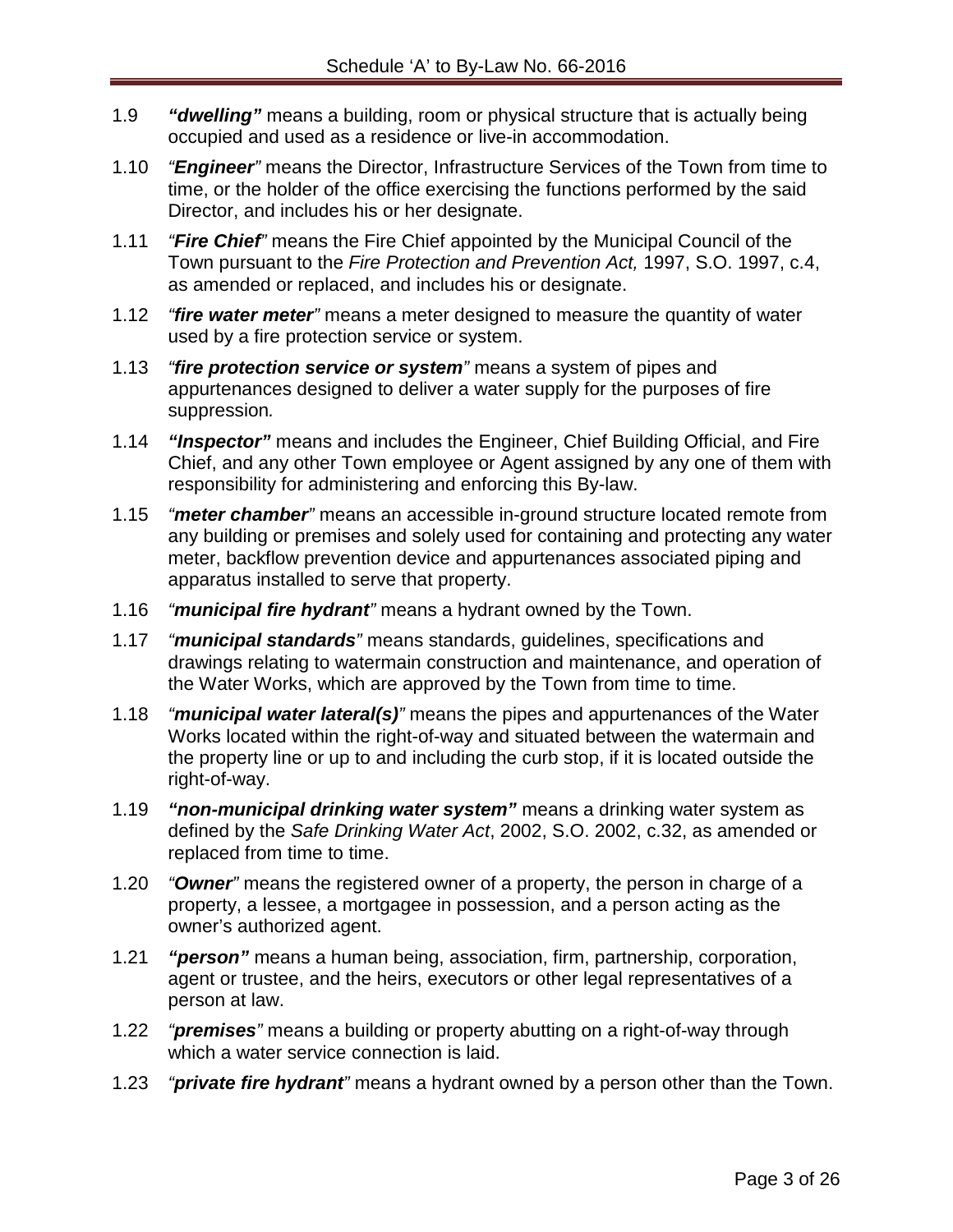- 1.24 *"private water lateral"* means the water pipes and appurtenances located between the property line or curb stop and a water meter. If a water meter is located in a meter chamber, the private water lateral includes any water service pipe from the water meter to the interior face of the outer wall of the building being served.
- 1.25 *"private plumbing system"* means a privately owned network of water supply pipelines, including valves and appurtenances, supplied with water by the Town and:
	- (i) servicing two or more units, and/or
	- (ii) contains one or more private hydrants, and/or
	- (iii) does not include non-municipal drinking water systems.
- 1.26 *"rates"* means those rates, levies, rents or charges for the supply and/or use of water established by by-law by the Town from time to time.
- 1.27 *"Regional watermain"* means a pipe transmitting water under the jurisdiction of the Regional Municipality of Niagara and includes all associated appurtenances, exclusive of the water service connection.
- 1.28 *"right-of-way"* means a public highway, lane or easement in which a watermain is located.
- 1.28 *"Town"* means The Corporation of the Town of Fort Erie.
- 1.29 *"Treasurer"* means the Director, Corporate Services of the Town from time to time or the holder of the office exercising the functions performed by the said Director, and includes his or her designate.
- 1.30 *"unit"* means residential, commercial, or industrial premises, which is separated or is capable of being separated, from any other premises recorded on the last revised assessment roll of the Town.
- 1.31 *"urban boundary"* means the limits of the urban areas designated in the Town's Official Plan.
- 1.32 *"water"* means potable water supplied by the Town through the Town's Water Works..
- 1.33 *"water consumption"* means the amount of water consumed or used by an Owner as determined through metering or estimates approved by the Engineer and/or the Treasurer, as applicable.
- 1.34 *"watermain"* means a watermain that supplies water to water service connections and hydrants.
- 1.35 *"water meter"* means the mechanical device installed under the provisions of this By-law for the purpose of measuring the quantity of water supplied by the Town to any building or premises in which such meter is installed and may include the meter body, mechanism, associated pipe, valve and wires, and any appurtenances apparatus attached thereto.
- 1.36 *"water service connection"* means a municipal water lateral or a private water lateral or connection to a private plumbing system, including a water meter.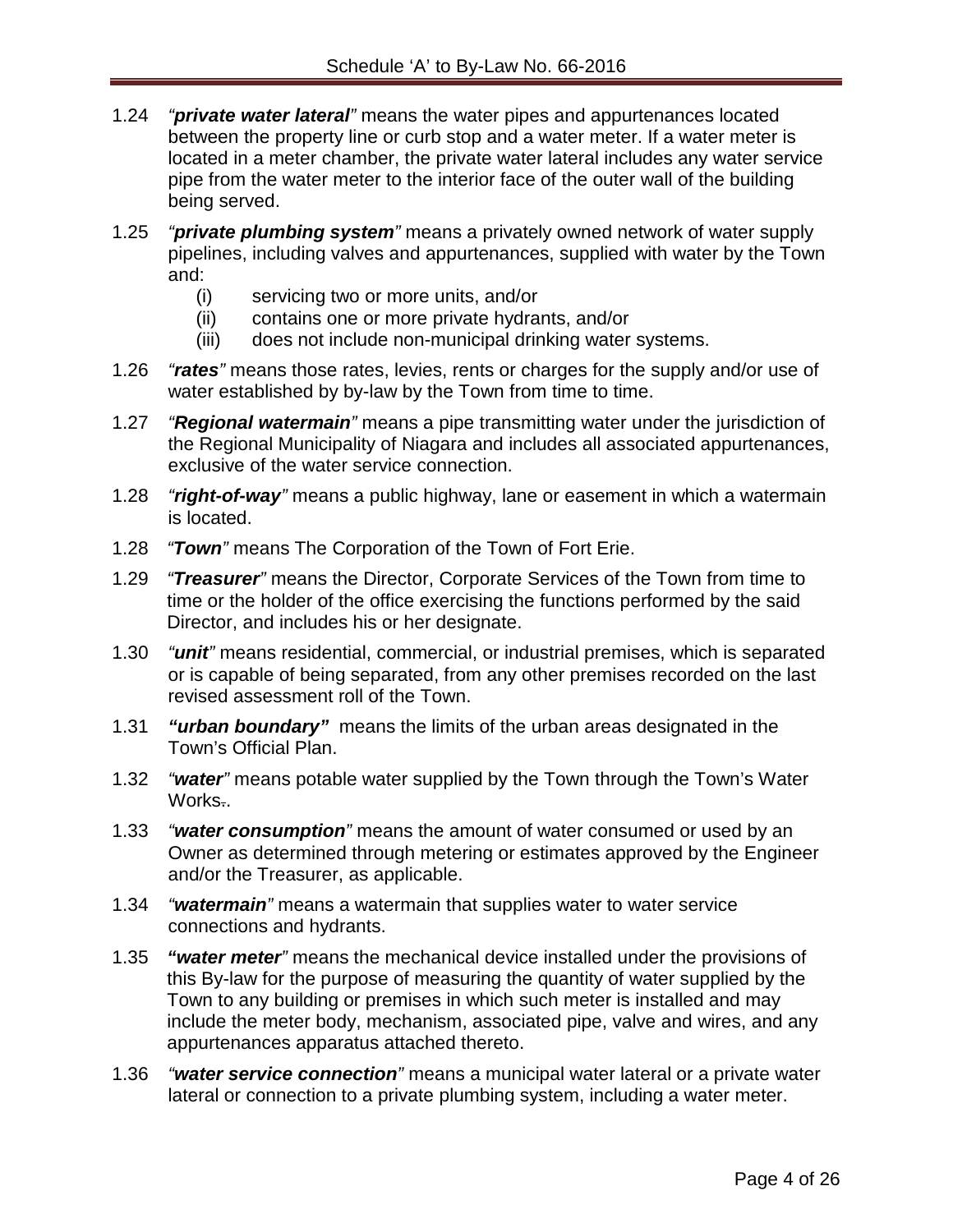<span id="page-5-0"></span>1.37 *"Water Works"* means and includes without limitation any and all buildings, structures, equipment, appurtenances, devices, conduits, underground pipelines, municipal water laterals, outlets, and related installations and other works so designed for the distribution of water.

# PART II – SYSTEM ADMINISTRATION

#### <span id="page-5-1"></span>GENERAL

- 2.1 This By-law applies to the construction, management, operation and maintenance of the Water Works under the jurisdiction of the Town.
- 2.2 Water Service Areas covered under this By-law are identified in the Infrastructure Master Plans.
- 2.3 The Town and/or Owner shall manage and maintain the Water Works in accordance with the provisions of this By-law and the provisions of all relevant statutes, regulations, policies as amended or replaced from time to time.

#### <span id="page-5-2"></span>ADMINISTRATIVE RESPONSIBILITIES

- 2.4 Administrative Responsibilities are as follows:
	- 2.4.1 The Engineer is responsible for administration and operation, maintenance and repair, of the Water Works in accordance with this Bylaw and with all applicable statutes, regulations, policies and by-laws adopted from time to time by the Town.
	- 2.4.2 The Chief Building Official is responsible for the enforcement of the Building Code and the issuance of any plumbing permits related to the construction, maintenance or operation of any part of the buildings and facilities served by the Town's Water Works systems and Sewer Works systems, and for the inspection of work done under the plumbing permits.
	- 2.4.3 The Fire Chief is responsible for the administration and operation of fire suppression services utilizing the fire suppression water supplied by the Water Works and in particular the use of municipal or private fire hydrants.
	- 2.4.4 The Treasurer is responsible for the administration of the water and wastewater billing and collection activities in accordance with this By-law and with applicable statutes, regulations and policies, and by-laws passed by the Town from time to time.

#### <span id="page-5-3"></span>**OBJECTIVES**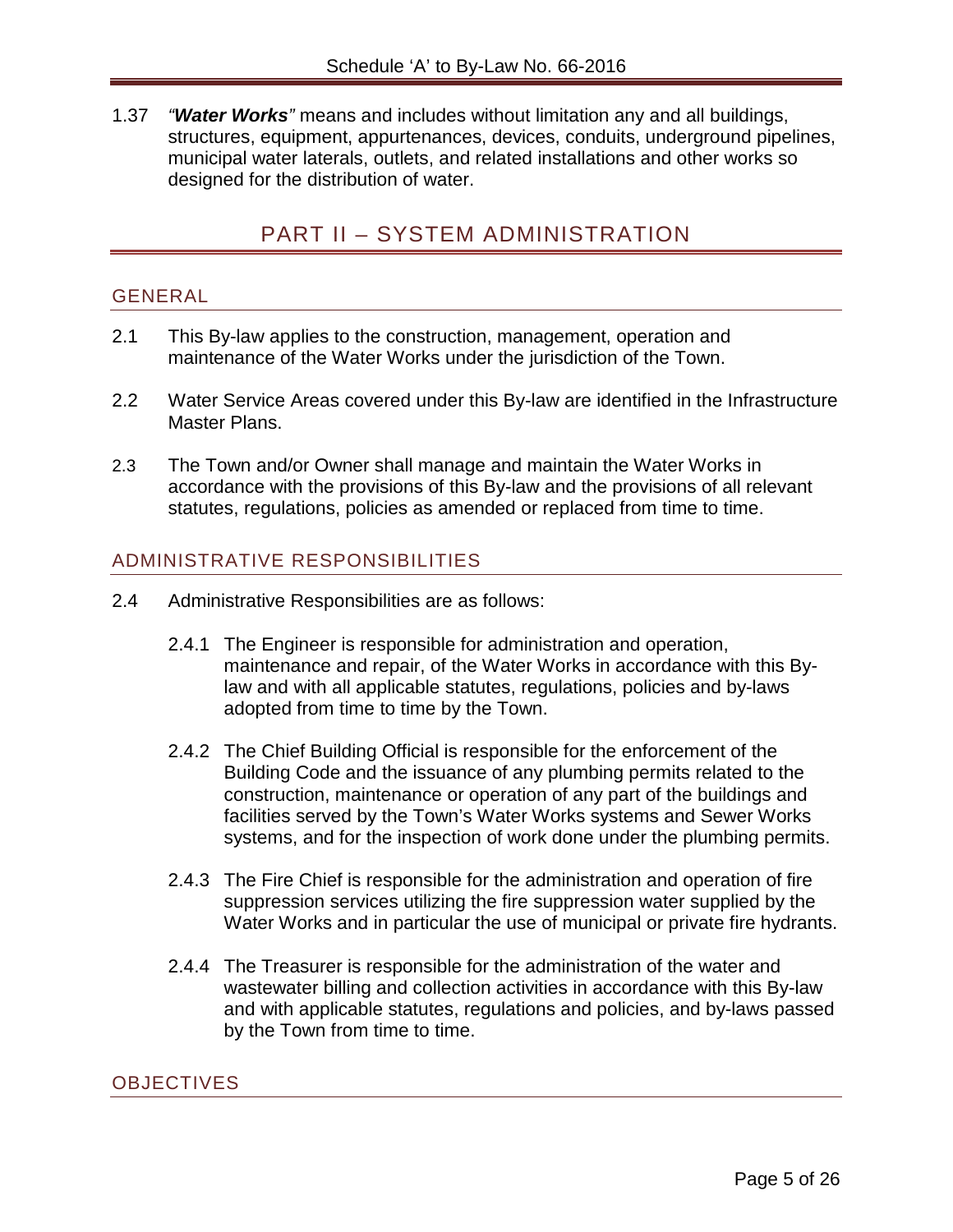- 2.5 The following objectives shall be sought in managing and operating the Water Works:
	- 2.5.1 The Town is committed to the operation, management and maintenance of the Water Works through adherence to the Town's Quality Management System and supporting Operational Plan in conjunction with the conditions of its Municipal Drinking Water Licence and Drinking Water Works Permit;
	- 2.5.2 The Town does not guarantee the supply or quantity of water, and failure to supply water shall not be construed as neglect on the part of the Town. The Town shall at no time be held liable for an inadequate supply of water or by reason of the Town restricting the supply of water or for refusing the supply of water;
	- 2.5.3 The rules and regulations set out in this By-law shall govern and regulate the management of the Water Works owned by the Town and shall be considered to form an integral part of the supply and service contract between the Town and any Owner for a supply of water by the Town. Every such Owner by applying for and accepting the supply of water from the municipal Water Works, shall be deemed to have expressed his/her consent to be bound by the said rules and regulations;
	- 2.5.4 Recommendations contained in the latest revision of the Water Master Plan as adopted by the Town by by-law should be implemented as appropriate, subject to resource limitations through the annual budgeting process;
	- 2.5.5 The following criteria, listed in order of importance, shall be considered when determining and/or evaluating the priorities of capital projects for the Water Works:
		- (i) Deficiencies due to water quality, pursuant to regulatory requirements (e.g. microbiological requirements, chlorine residual maintenance);
		- (ii) Deficiencies due to water/aesthetics as per regulatory requirements (e.g. taste, odour, colour);
		- (iii) Deficiencies due to physical defects and conditions (e.g. frequency of repair, leakage rate, repair cost history, material condition, utility location);
		- (iv) Deficiencies due to inadequate supply (e.g. poor pressure and/or volume for fire protection and/or domestic or industrial/commercial supply);
		- (v) Deficiencies in supporting development opportunities (e.g. unable to extend Owner base);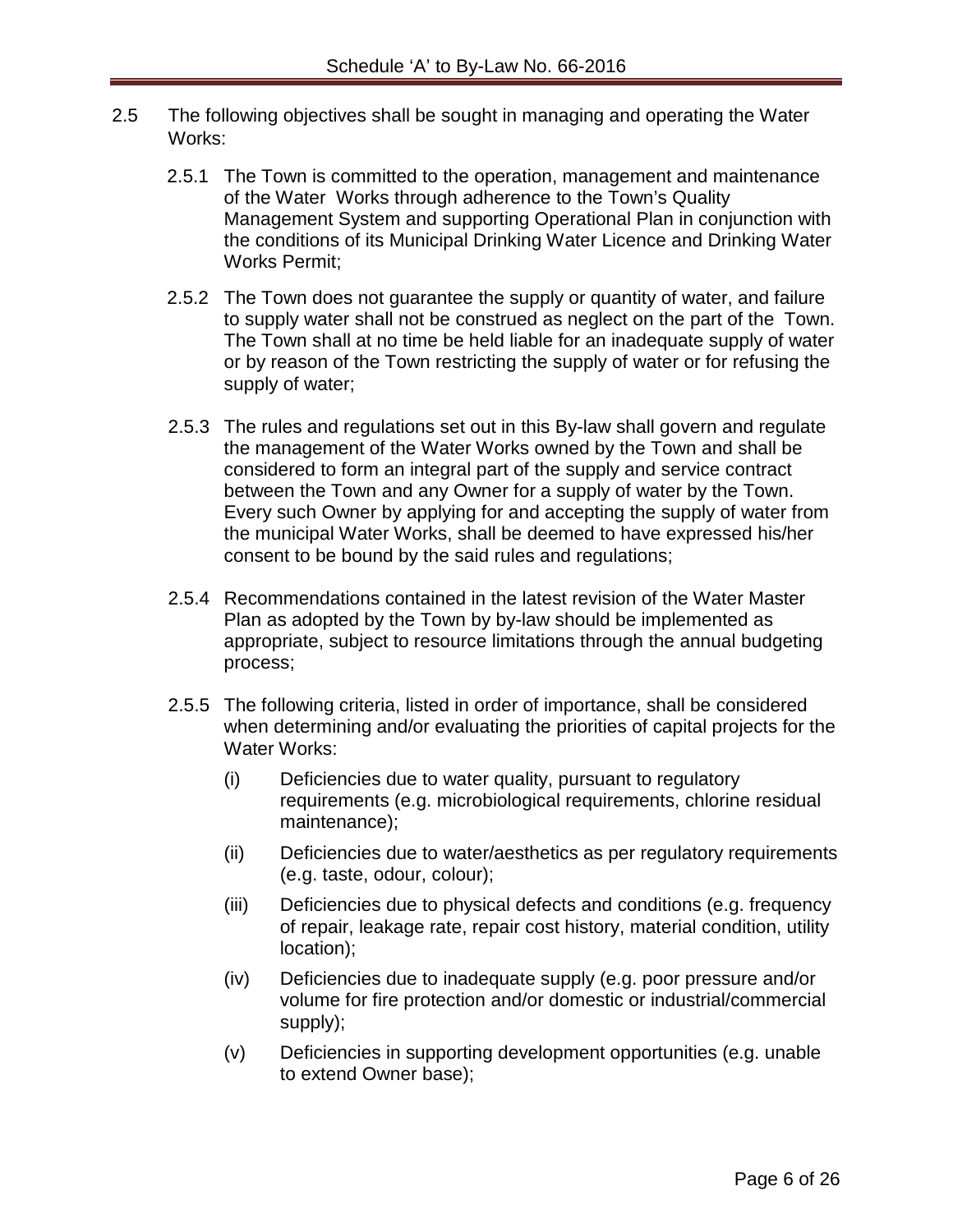- (vi) Deficiencies due to non-looping (e.g. no alternate supply, fire protection, chlorine residual, maintenance, aesthetics); and
- (vii) Deficiencies in associated municipal infrastructure (e.g. road, sanitary sewer, storm sewer deficiencies.
- <span id="page-7-0"></span>2.5.6 Initiative should be developed and implemented to reduce water losses through water audit and water loss balance exercises as identified in industry best practices.

# PART III – WATER SERVICE CONNECTIONS

### <span id="page-7-1"></span>3.1 APPLICATION FOR SERVICE

- 3.1.1 Every Owner requesting the Town to install and construct water service connections shall complete and submit an application to the Infrastructure Services Department, together with the fees and charges established by the Town by by-law from time to time.
- 3.1.2 Every Owner wishing to contract with a qualified contractor to install and construct a water service connection shall complete and submit an application to the Infrastructure Services Department together with a nonrefundable inspection fee established by the Town by by-law from time to time.
- 3.1.3 Upon approval of the application by the Infrastructure Services Department, a permit shall be issued to the Owner, and the Owner shall comply with the permit conditions as contained therein.
- 3.1.4 The Owner shall pay all applicable fees and charges for the supply and installation of the municipal or private water connection, its replacement or disconnection, established by the Town by by-law from time to time, in advance of the said supply and installation, replacement or disconnection.
- 3.1.5 The Engineer must first approve the size of any pipes and fittings to be connected to a watermain before any such connection occurs, and at the same time, shall further determine the location in the right-of-way where the water service connection may be connected to the watermain.
- 3.1.6 No pipe shall be connected to or provided from the Water Works without the prior approval in writing from the Engineer. No pipe shall be replaced, relocated, disconnected or removed from the Water Works without the prior approval in writing from the Engineer. All water service connections to the Water Works and all replacements, relocations, disconnections or removals from the Water Works require prior approval through written application and the issuance of a permit therefor by the Town.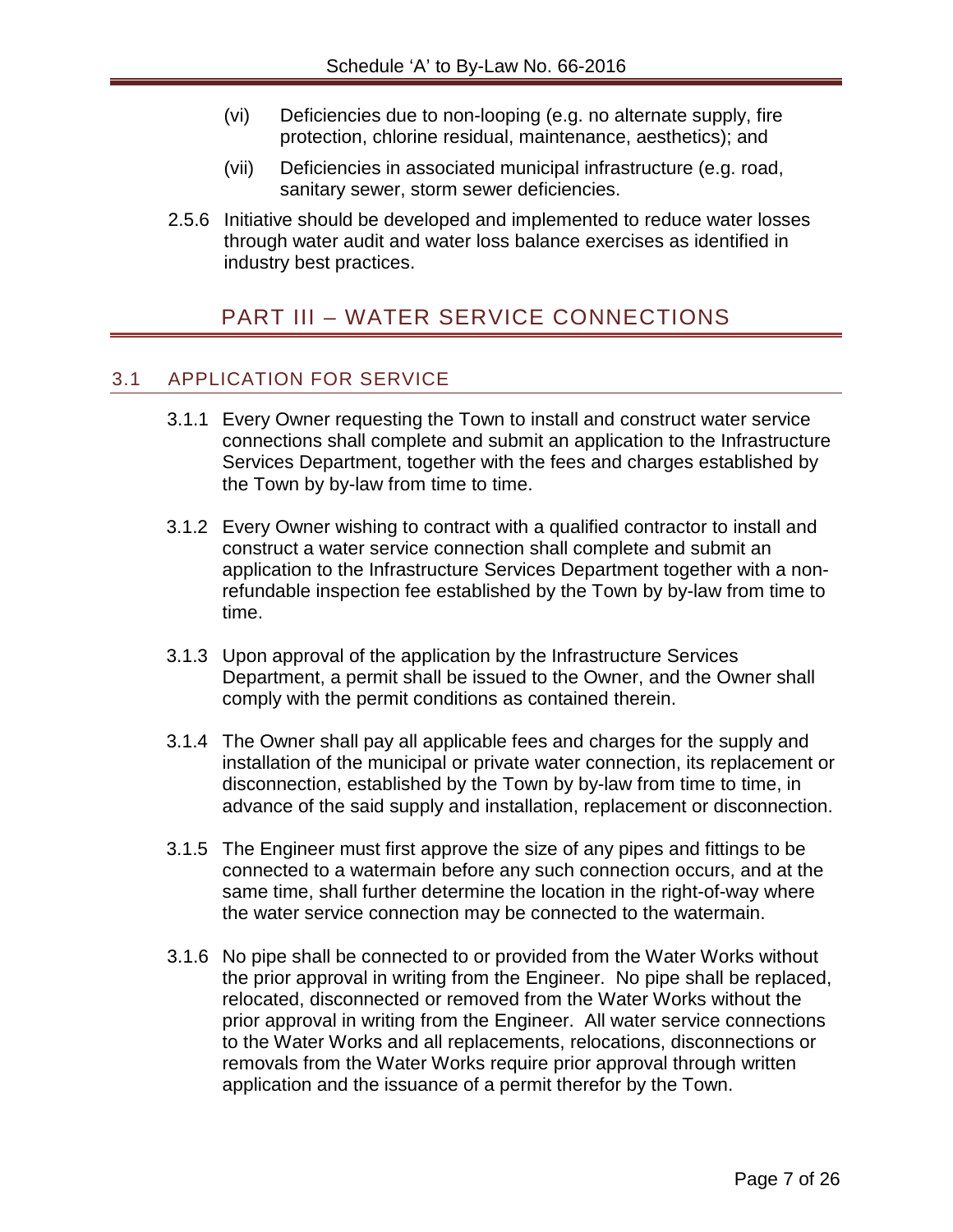- 3.1.7 A building, premises or facility must be on property defined as having frontage or flankage on a Town owned watermain in order to be issued a permit to connect to the Water Works.
- 3.1.8 No extension of an existing watermain within established urban boundaries shall be made unless the annual revenue to be derived from Owners benefiting from such an extension shall amount to at least ten percent (10%) of the total installation cost of such extension, unless funded under local improvement provisions, or unless it is in the best interests of the Town as determined by Council to make such extension.
- 3.1.9 Every property with building(s) or premises fronting on the Water Works shall be connected to the system with only one water service connection.
- 3.1.10 Once a water service connection has been installed, and connected to the Water Works, the water service connection shall not be disconnected from the Water Works without the permission of the Engineer.

# <span id="page-8-0"></span>3.2 INSTALLATION SPECIFICATIONS

- 3.2.1 Municipal water laterals shall consist of a watermain stop connection, the water lateral pipe, and a curb stop at the property line fitted with a curb box and stainless steel shut-off rod. The municipal curb stop valve is not provided for nor intended to guarantee water service termination to facilitate seasonal building closure.
- 3.2.2 Municipal water laterals for a single water service connection shall be a minimum 20mm diameter type "k" soft copper conforming to all applicable standards and regulations.
- 3.2.3 All pipes, fittings, attachments, method of installation, maintenance, use, repair, renovations to and removal of any private water lateral shall be in compliance with the Building Code and this By-law.
- 3.2.4 In selecting the diameter of a water service connection, the following factors shall be considered by the Owner:
	- (i) sizing requirements of the Building Code;
	- (ii) total length of water service which will be required to reach the building or premises;
	- (iii) elevation of the building relative to the watermain;
	- (iv)available head (pressure) in watermain;
	- (v) loss of head (pressure) resulting from the pipe material, pipe length, fittings and/or water meter; and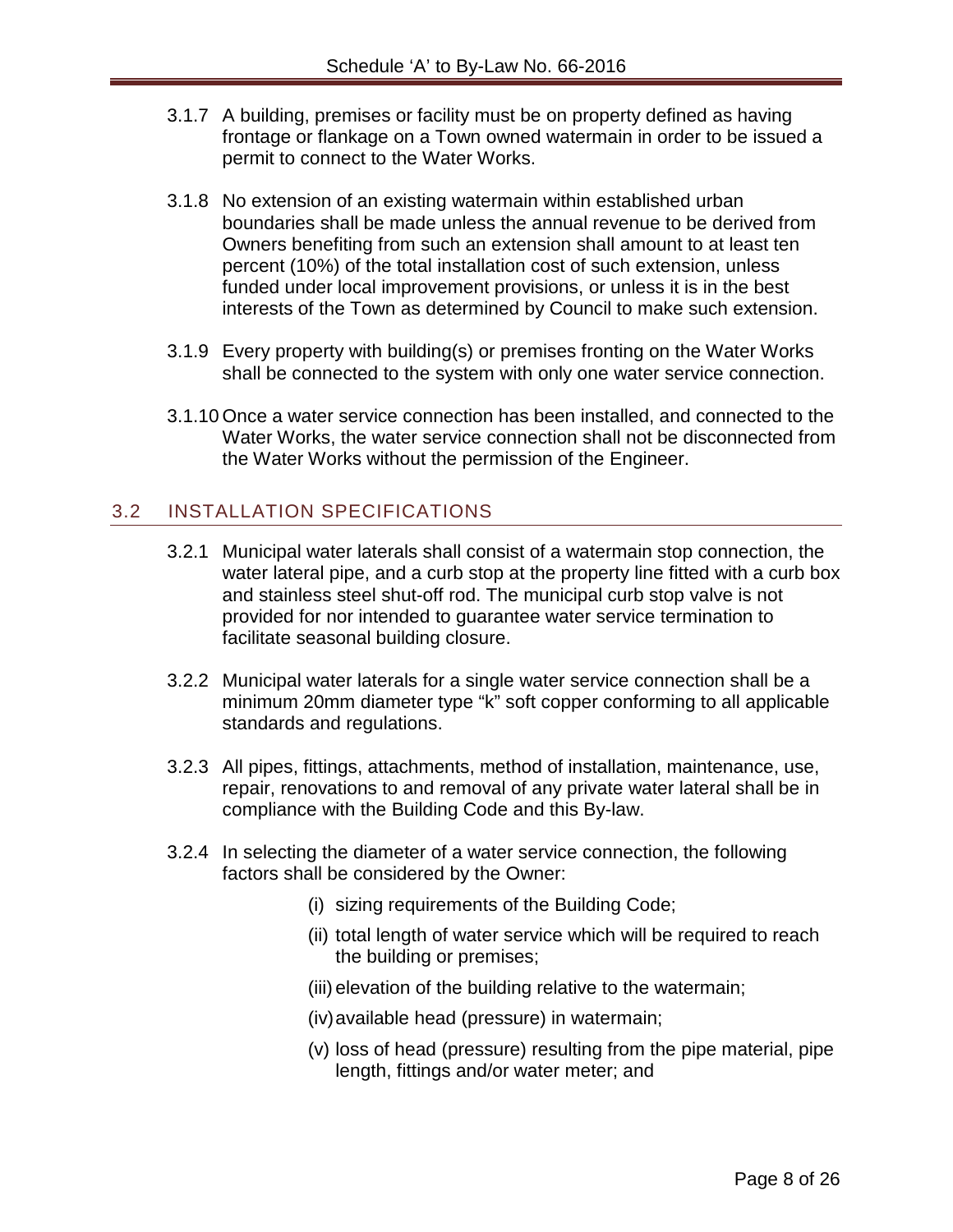(vi) required head (pressure) at point of water usage.

- 3.2.5 Watermain stops and curb stops shall be manufactured to AWWA C800 standards or equivalent.
- 3.2.6 All municipal water laterals shall be installed by the Town or its Agent at the expense of the Owner, as set out in Section 3.1, or by the Owner's agent with written approval from the Town.
- 3.2.7 The work to be done by the Town or its Agent or by the Owner's agent, in the provision of a water service connection shall include the review of the sizing of the service, the excavation of the trench, the tapping of the watermain, the supply and installation of the municipal water lateral to the property line, including watermain stop and curb stop, the backfilling of the trench and restoration of the worksite surface.
- 3.2.8 The Town shall be responsible for the cost of maintaining municipal water laterals and for keeping the same in good repair.
- 3.2.9 Private water laterals from the curb stop shall be provided and maintained by and at the expense of the Owner.
- 3.2.10 No water pipe connection shall be made to a private water lateral or a private plumbing system connection other than on the outlet side of a Town water meter.
- 3.2.11 Every municipal water lateral shall have a minimum depth of cover of 1.7 metres, unless otherwise approved by the Engineer.
- 3.2.12 Every private water lateral shall have a minimum cover of 1.7 metres or shall be protected to the satisfaction of the Chief Building Official.
- 3.2.13 The installation of private water laterals, water service connections, private plumbing systems and private fire hydrants and municipal fire hydrants shall be inspected and tested by the Town before backfilling commences. All materials used in the supply and installation of water service connections shall be in accordance with Town standards and must be as approved by the Engineer.
- 3.2.14 Private water laterals 100mm and greater shall not be put into service until they have been commissioned and inspected by the Town, and the Town has completed its final inspection and acceptance. Commissioning of these laterals shall be pursuant to the provisions of Town standards. Town staff shall complete these works with all costs to be the responsibility of the Owner.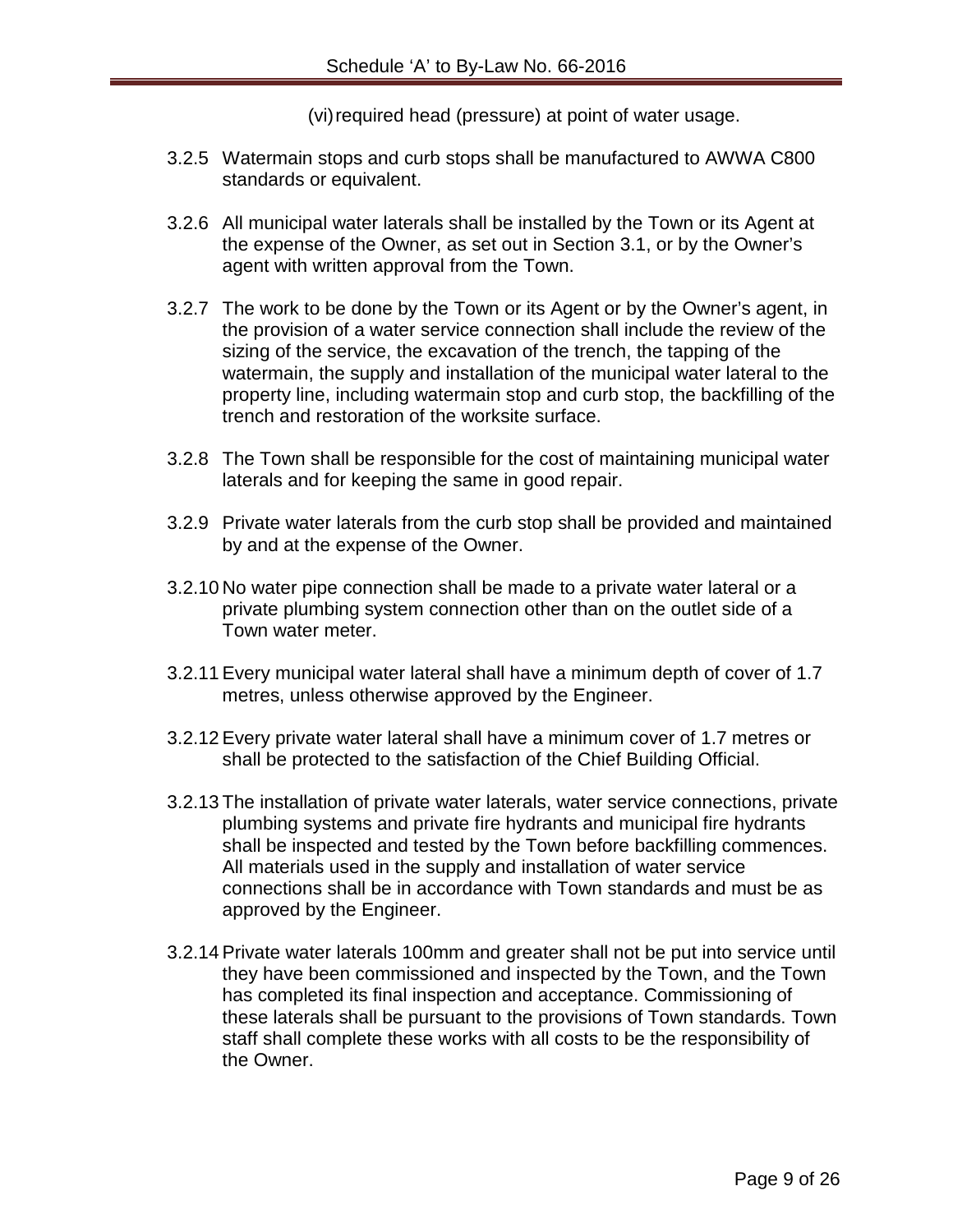# <span id="page-10-0"></span>3.3 COMMENCEMENT OR DISCONTINUANCE OF SERVICE

- 3.3.1 Where a new or replacement water service connection is installed or where the Town has shut off the supply of water to an existing water service connection, no person other than an employee or Agent of the Town so authorized by the Engineer shall turn on the supply of water.
- 3.3.2 Permission to occupy any building will not be granted until such time as a water meter is installed for the building if such is required under this Bylaw and the water meter shall be operational to the satisfaction of the Chief Building Official or the Engineer.
- 3.3.3 If first authorized by the Engineer, a duly qualified and licenced plumber may, notwithstanding Subsection 3.3.1, may temporarily turn on a supply of water to test any water service connection installation or repair, and upon completion of the test, immediately shut off the supply of water. If the existing water service connection is operating, a duly qualified and licenced plumber, when making repairs, may temporarily shut off the supply of water, and upon completion of the repairs, shall immediately resume the supply of water.

# <span id="page-10-1"></span>3.4 SHUTTING OFF SUPPLY OF WATER

- 3.4.1 The Town may shut off the supply of water for any of the following causes:
	- (i) default in payment of any rate, fee or charge for water supplied;
	- (ii) default in payment of any charge with respect to the cost of any work or service done or furnished for the purpose of the supply of water;
	- (iii) default in payment of any rental of or charges for fittings, apparatus, meters or any such equipment leased or furnished to the Owner by the Town;
	- (iv) default in payment of any sewage service rates or charges imposed on the Owner of any land which is based on the water rates or charges applicable in respect of such land;
	- (v) failure to provide access to the property or premises as provided under this By-law;
	- (vi) as a result of any contravention of any provisions of this By-law;
	- (vii) failure to pay a set fine as specified under Part VII of this By-law;
	- (viii) where a faulty water service connection is believed to exist which will result in the undue waste of water, or where such fault could result in property damage;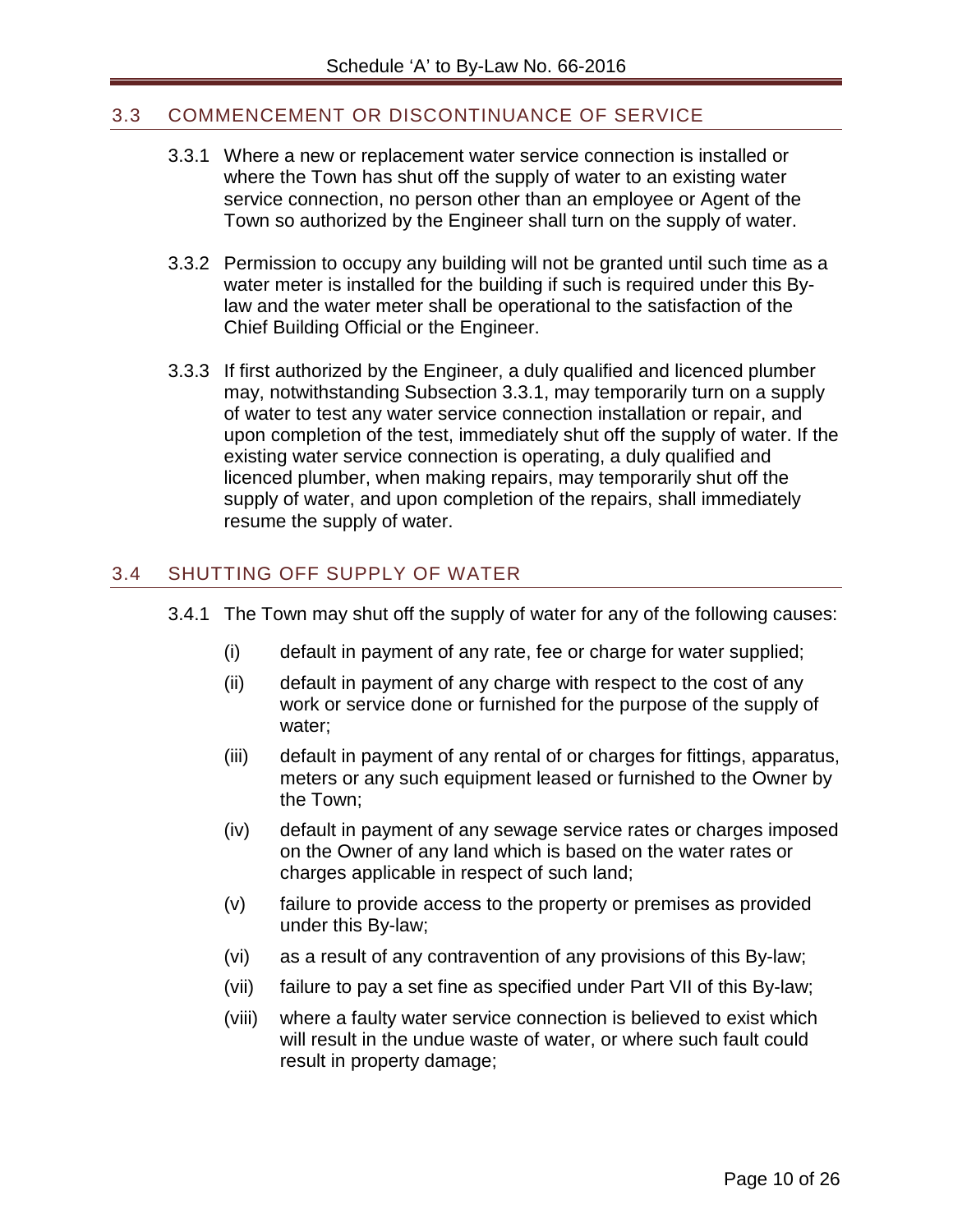- (ix) where work has commenced prior to obtaining a required building permit, at the discretion of the Chief Building Official; and
- (x) at the request of the Owner.
- 3.4.2 Where the Town has caused a water service connection believed to be defective to be shut off, such water service connection shall not be restored until the Town has been satisfied that no such defect exists or that any defect therein has been properly rectified.
- 3.4.3 In an instance wherein water supply has been terminated due to outstanding arrears and where the Town has been requested to turn on the supply of water to a private water lateral, the Town shall not tum on such supply of water until the Owner has paid the applicable fees established by the Town by by-law, from time to time and any outstanding arrears, or has made satisfactory arrangements for payment as approved by the Treasurer.
- 3.4.4 Where a water service connection has been shut off for any reason, the water service connection shall not be reactivated unless the Owner is present in the building or premises to ensure no damage results during the reactivation of the water service connection.
- 3.4.5 Turn on and turn off fees as established by by-law from time to time will be applied to the water account in recovery of costs for providing the service.

#### <span id="page-11-0"></span>3.5 RESPONSIBILITY OF OWNER

- 3.5.1 Every Owner shall, at their expense, keep the private water lateral and water meter in good order and condition and adequately protected from freezing.
- 3.5.2 The entire cost of providing, installing, replacing and renewing, maintaining and repairing each private water lateral shall be the responsibility of and be paid for by the Owner.
- 3.5.3 Notwithstanding the provisions of Section 3.4.1 (viii), should a leakage occur and waste of water be detected on the private water lateral, the Owner shall complete repairs of the said leakage at his/her own expense after being notified by the Town of the leak.. In the event of noncompliance with this provision by the Owner, the Town may undertake to discontinue the water supply until the necessary repairs have been made by the Owner. All repairs are to be inspected by the Town prior to backfill.
- 3.5.4 Any Owner who takes or consumes water, or permits to be taken or consumed water, or who experiences the loss of water from their water service connection or private plumbing system that has not passed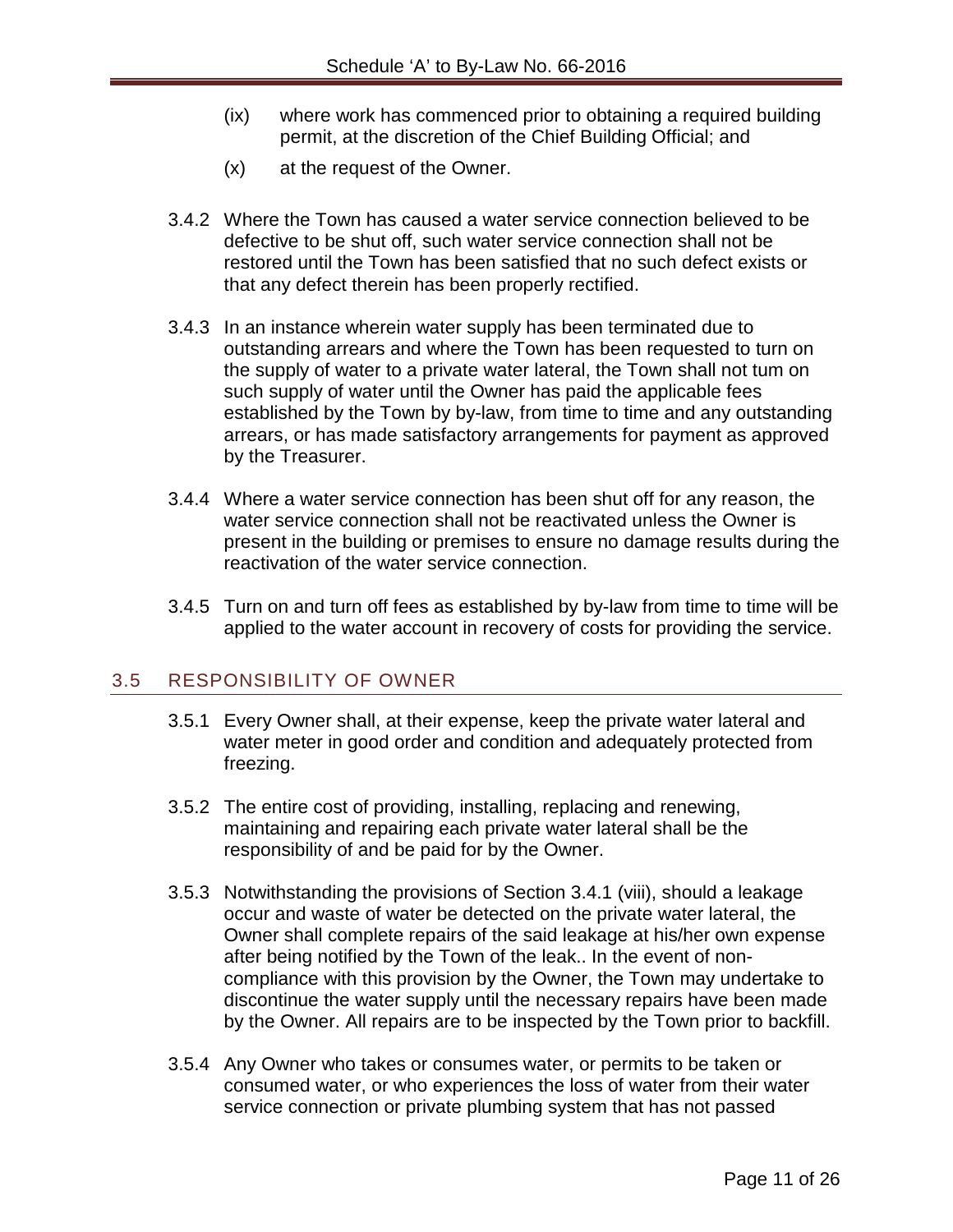through and been registered by a Town water meter, shall report the taking, consumption or loss of water to the Town.

- 3.5.5 Any person duly authorized by the Town may at all reasonable times, and upon giving reasonable notice to the Owner, shall be allowed access to a building, other than a dwelling, and land for the purpose of inspecting, repairing, altering, disconnecting or installing water meters, curb stops, fixtures, pipes and appurtenances of every kind used in connection with the supply of water to and for the use of water in such building or within such land.
- 3.5.6 Every Owner shall be responsible for advising the Treasurer of any change in the water service account information including changes to the Owner's address, billing address, and telephone number, or selected method of account payment.
- 3.5.7 Only the Owner, or Owner's agent, may request water meter verification, final water meter reading, water supply shut-off or water supply turn-on. Such requests shall be made in writing attention to the Treasurer, in a form specified by the Treasurer.

### <span id="page-12-0"></span>3.6 RESPONSIBILITY OF OWNERS OF PRIVATE PLUMBING SYSTEMS, NON- MUNICIPAL DRINKING WATER SYSTEMS AND PRIVATE HYDRANTS

- 3.6.1 Every Owner of a private plumbing system, non-municipal drinking water system or a private fire hydrant shall cause such system or such hydrant to be inspected annually by a duly qualified and licenced plumber or a more specialized trades person approved by the Engineer, and such approved plumber trades person shall provide a report in writing to the Engineer on or before the last weekday of October in each and every year, in a form satisfactory to the Engineer, certifying that the following items have been satisfactorily addressed or conducted, namely:
	- (i) a Fire Code and preventative maintenance inspection,
	- (ii) hydrant flows and pressure testing ascertained,
	- (iii) hydrant adjustment and lubrication,
	- (iv) valve cleaning, adjustment and lubrication,
	- (v) flushing in conjunction with engineered flushing of the distribution system of the Town,
	- (vi) leak detection investigation,
	- (vii) maintenance work that is required,
	- (viii) any physical indication of a deteriorated water quality,
	- (ix) confirmation that the inspection included all pipelines, valves, hydrants and other appurtenances comprising the private plumbing system or non-municipal drinking water system , and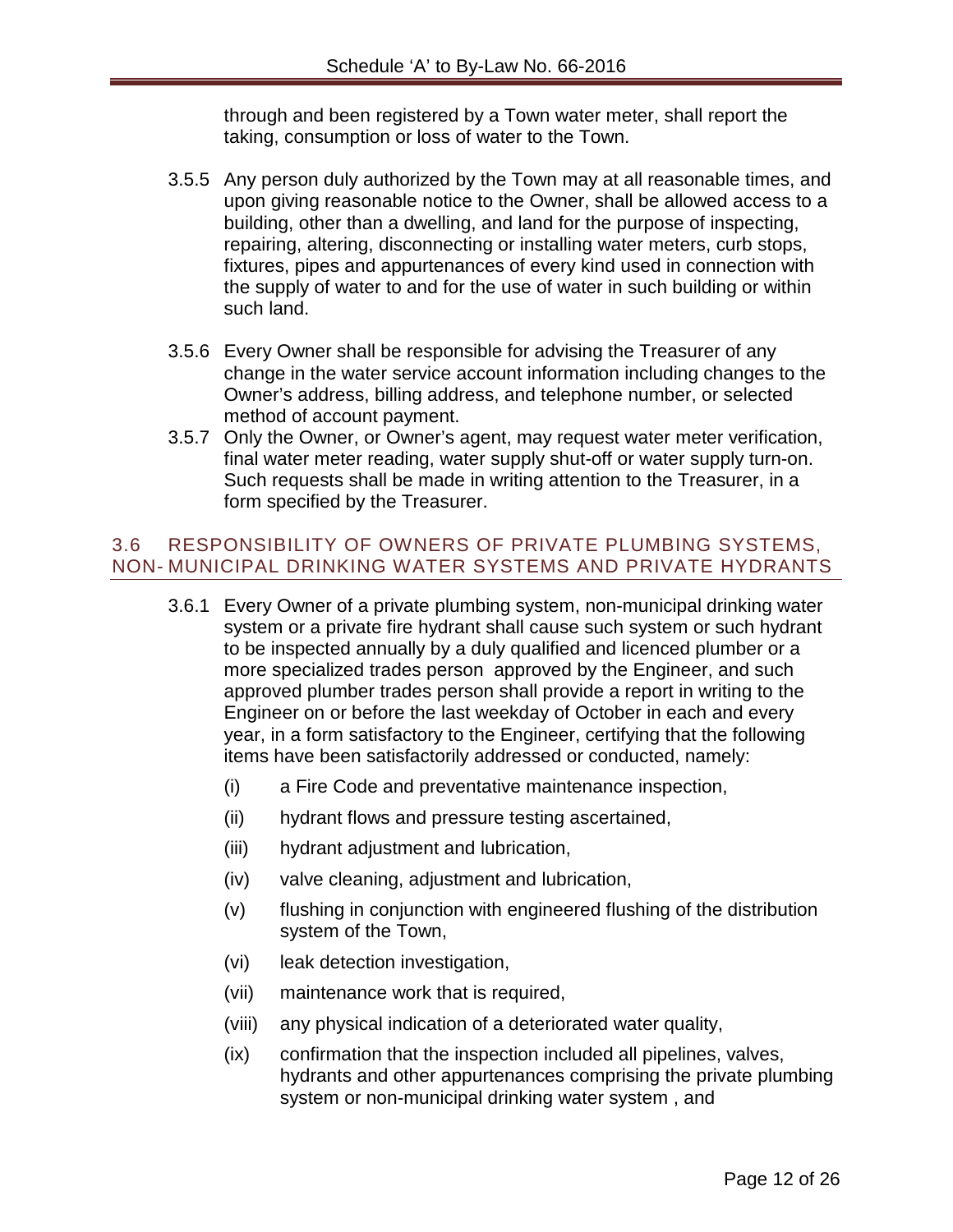- (x) assurance of hydrant visibility and accessibility free of obstructions pursuant to Subsection 4.1.3.
- 3.6.2 The report required pursuant to Subsection 3.6.1 of this By-law shall be in a form or format previously approved by the Engineer.
- 3.6.3 Prior to being approved by the Engineer pursuant to Subsection 3.6.1 of this By-law, the plumber or trades person must first provide evidence of bonding and insurance covering all relevant associated risks that may be involved in conducting any inspections pursuant to the provisions of Subsection 3.6.1 of this By-law, and shall name the Town as an additional insured.
- 3.6.4 A plumber or trades person conducting an inspection pursuant to the provisions of Subsection 3.6.1 of this By-law shall first provide three (3) working days written notification to the Engineer and the Fire Chief, prior to flow testing or flushing any private fire hydrant or other hydrant, and shall provide a minimum of 24 hours written notification to potentially affected water users in the area prior to flow testing or flushing any private fire hydrant or other hydrant or fire suppression system.
- 3.6.5 The Engineer shall have authority to establish detailed administrative and operational regulations and procedures with regard to any inspection which may be conducted under the provisions of Subsection 3.6.1 of this By-law, and may make amendments from time to time, provided they are consistent with the provisions of this By-law, including Subsection 3.6.1 thereof.
- 3.6.6 At the request in writing of the Owner, subject to available resources, and at the discretion of the Engineer, the inspection of private water systems and hydrants and the reporting of same may be carried out by the Town, at the Owner's expense on a cost recovery basis.

#### <span id="page-13-0"></span>3.7 CROSS CONNECTION CONTROL AND BACKFLOW PREVENTION

- 3.7.1 Cross connections shall not be permitted to the Water Works unless approved in advance by the Engineer.
- 3.7.2 If a condition is found to exist which is contrary to Subsection 3.7.1 of this By-law, the Engineer or Chief Building Official as applicable, shall immediately carry out an inspection and shall issue such order or orders to the Owner as may be required to obtain compliance with Subsection 3.7.1 of this By-law and the Building Code.
- 3.7.3 If the Owner to whom the Engineer or Chief Building Official as applicable has issued an order fails to comply with that order, the Engineer or Chief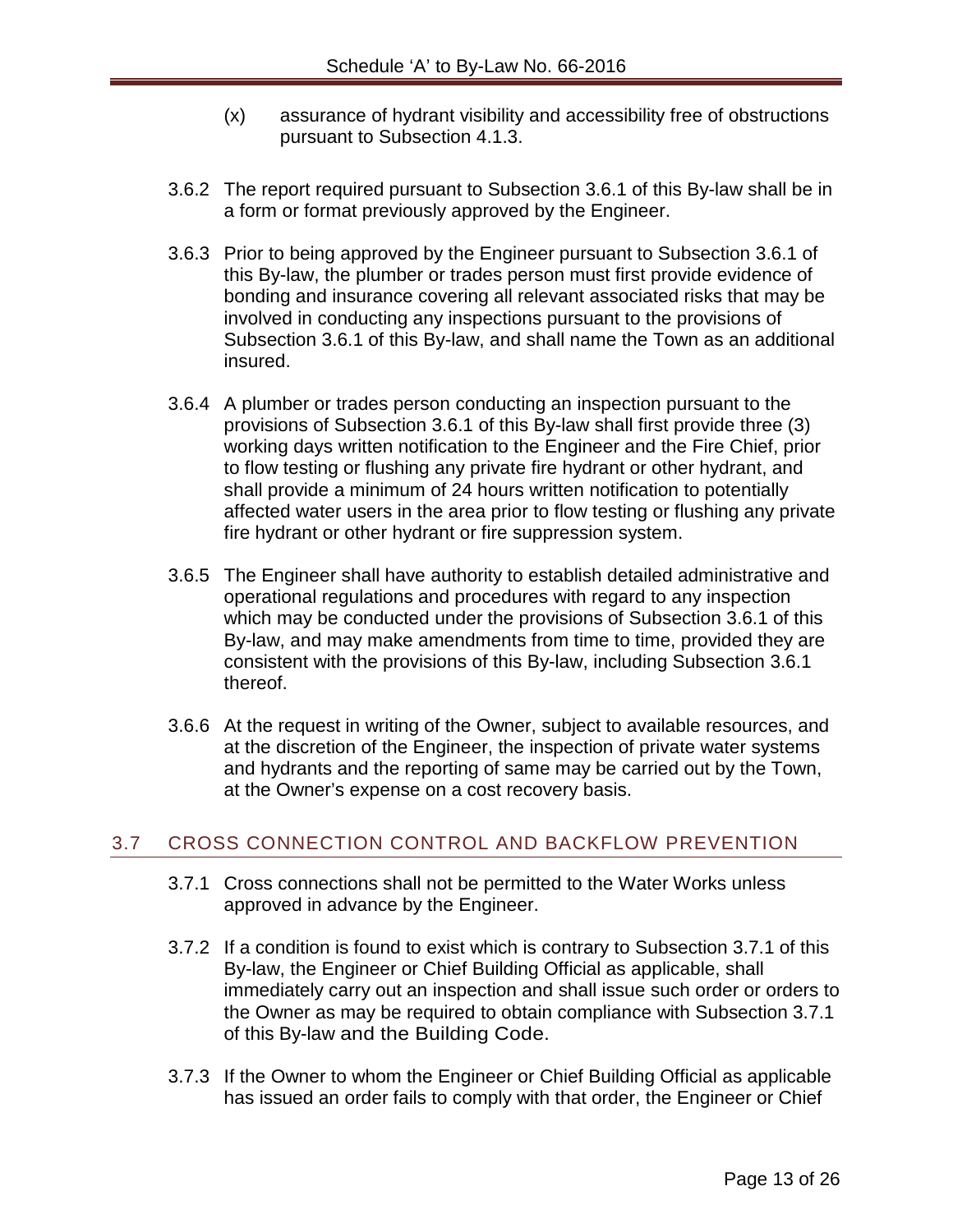Building Official as applicable, at his/her discretion, based on the threat posed to water safety and quality, may:

- (i) give notice to the Owner to correct the fault, at his/her expense, within a specified time period; and, if the notice is not complied with, the Engineer may then shut off the water service or services; or
- (ii) without prior notice, shut off the water service or services and/or otherwise isolate the fault from the Water Works; and/or
- (iii) carry out or cause to be carried out the corrective work at the Owner's expense.
- 3.7.4 Notwithstanding Subsections 3.7.1, 3.7.2 and 3.7.3 of this By-law, where a risk of possible contamination of the Water Works exists in the opinion of the Engineer or Chief Building Official, an Owner shall, upon notice by the Town:
	- *(i)* complete a comprehensive cross connection control survey of all connections within the private plumbing works. The survey is to be completed by a person holding valid certification to complete these works approved by the Engineer or Chief Building Official. The results of the survey are to be documented on a Town approved form. Upon review of the completed survey form by the Engineer or Chief Building Official, the Owner will as directed, and at their expense, install on his/her private water lateral, a backflow prevention or cross connection control device, that has been identified within the survey as an approved device in addressing the hazard. Device installation will provide entire premise isolation. The requirement for premises isolation protection is in addition to any backflow prevention control devices, or cross connection control device, installed in the Owner's portion of the water service system, at the source of potential contamination; and
	- *(ii)* in the event there is a change in ownership or a change in use or zoning of a building or premises, a new survey is required to determine whether:
		- a. The premise isolation device continues to adequately address previously identified hazards, and/or
		- b. The device requires upgrade or change, and/or
		- c. The device may be removed if the results of the new survey, as reviewed and approved by the Engineer or Chief Building Official, has identified the building or premises change has eliminated any potential hazard.
- 3.7.5 When water is temporarily supplied for construction purposes under Subsection 4.3 or for other temporary purposes pursuant to Subsection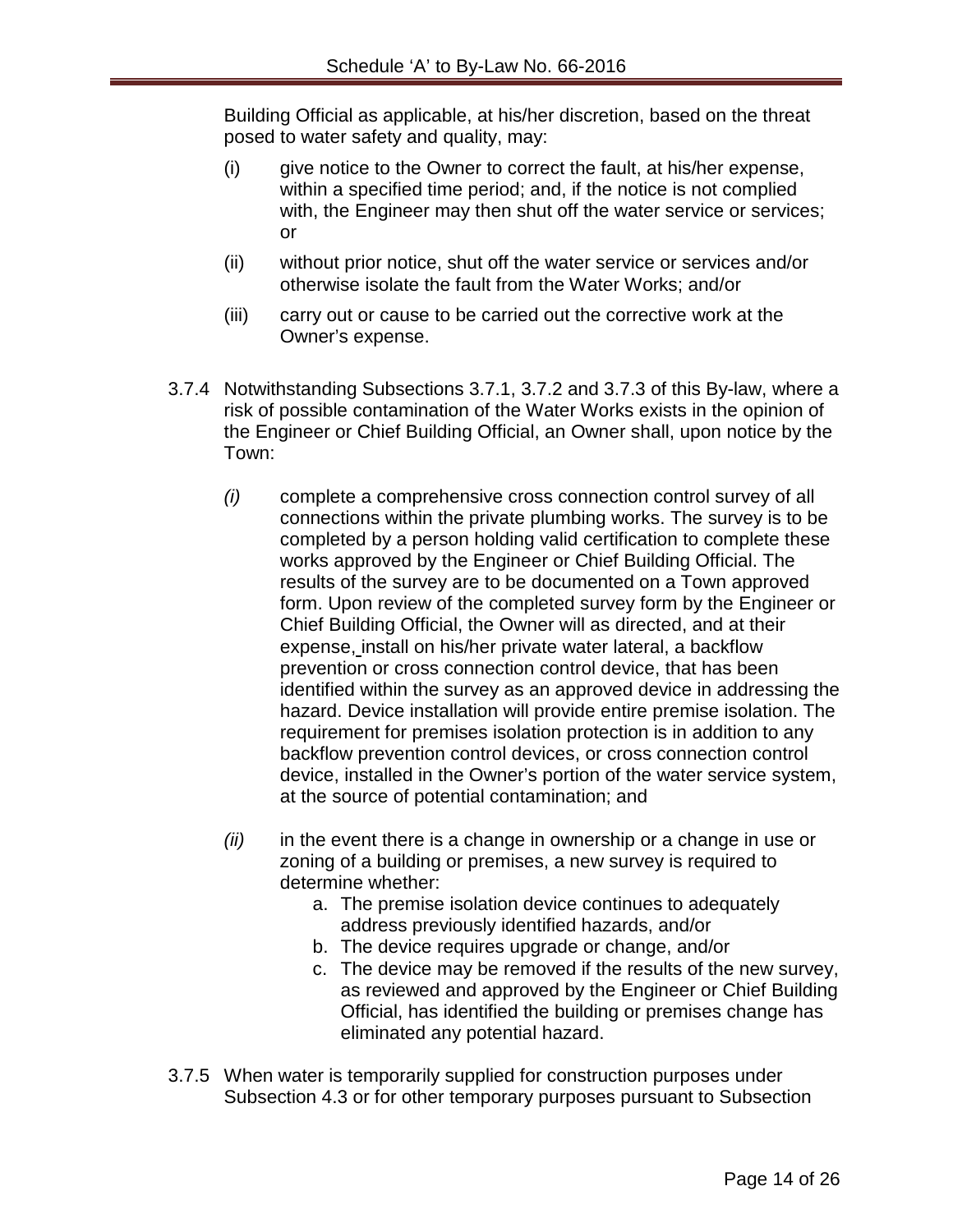4.4, or when water is temporarily supplied from a private or municipal fire hydrant under Subsection 4.5, a backflow prevention device and secondary shut-off valve acceptable to the Engineer shall first be provided.

- 3.7.6 The Engineer may require that a private plumbing system or nonmunicipal drinking water system be isolated from the Town's water distribution system by means of a backflow prevention device, approved by the Engineer.
- 3.7.7 Cross connection control or backflow prevention devices, when required by the Town, shall be installed in accordance with all applicable standards, statutes and regulations, as amended or replaced from time to time.
- 3.7.8 All cross connection control devices and backflow prevention devices shall be inspected and tested at the expense of the Owner, upon installation, and thereafter annually, or more often if required by the Town, by personnel approved by the Town to carry out such tests, to demonstrate that the device is in good working condition. The Owner shall submit a report on the Town's form as approved by the Engineer for any or all tests performed on the backflow prevention device or a cross connection control device within seven (7) days of a test, and a record card shall be displayed on or adjacent to the device on which the tester shall record the address of the premises, the location, type, manufacturer, serial number and size of the device, the test date, the tester's initials, the tester's name (if self-employed) or the name of his/her employer and the tester's licence number.
- 3.7.9 If an Owner fails to have a backflow prevention device or a cross connection control device tested, the Town, or its Agent, may notify the Owner that the device must be tested upon the Owner receiving the notice. If the Owner fails to have the device tested within the time allowed, the Engineer, upon the provision of reasonable notice, may shut off the water service or water services until the device has been tested and approved as required by subsection 3.7.8 of this By-law.
- 3.7.10 When the results of a test referred to in Subsection 3.7.8 of this By-law show that a backflow prevention device or a cross connection control device is not in good working condition, the Owner shall make repairs or replace the device. If an Owner fails to repair or replace the device within the time allowed, the Engineer, upon the provision of reasonable notice, may shut off the water service connection until such repair or replacement has been made to the satisfaction of the Engineer.
- 3.7.11 No person shall remove any installed cross connection control or backflow prevention device, unless the Town first grants permission for such removal in writing.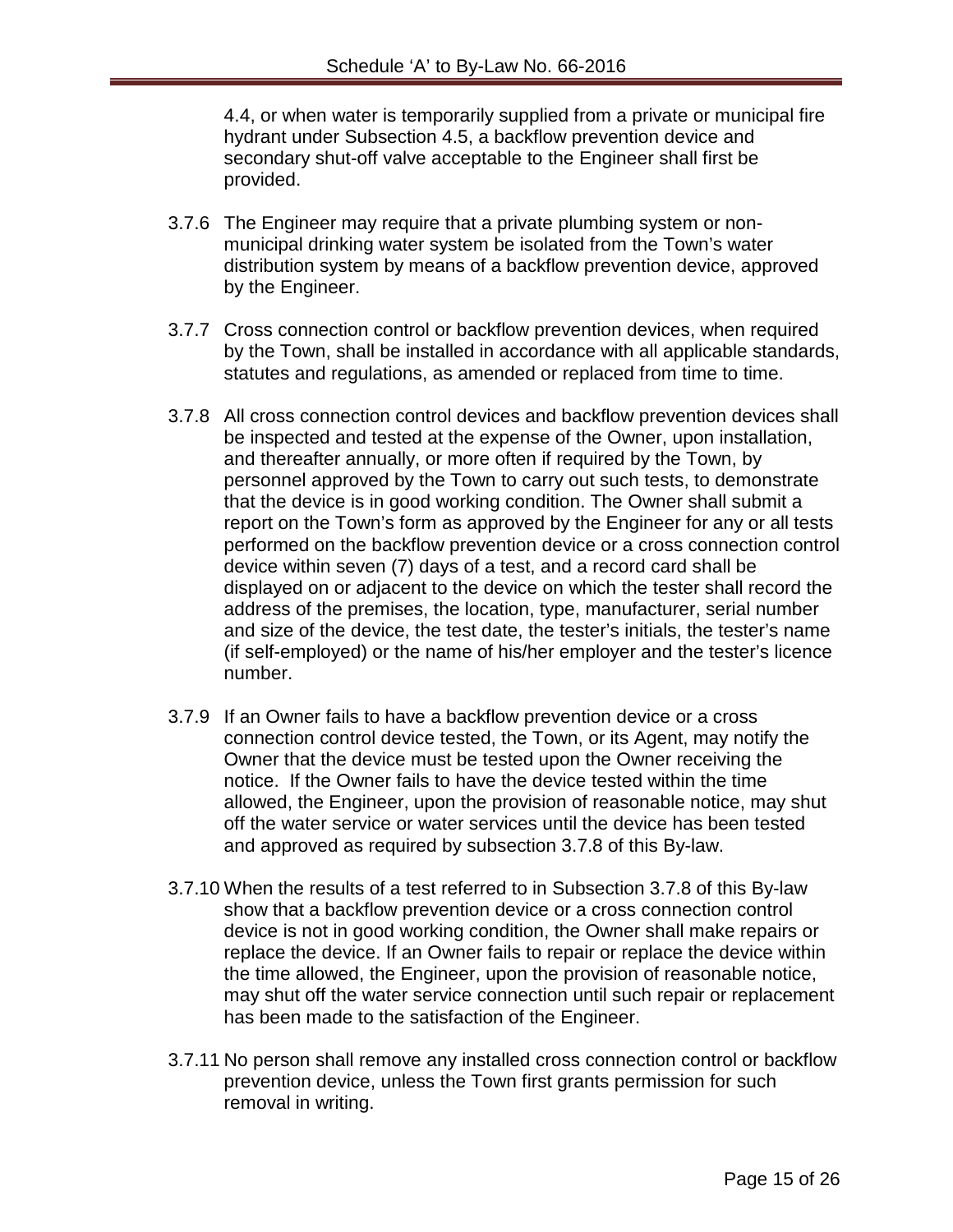3.7.12 Any person authorized by the Town has free access, at all reasonable times upon giving reasonable, to all parts of every building, other than a dwelling, or the premises where any water service connection is provided, for the purpose of inspecting, or repairing, or altering or disconnecting a backflow prevention device or a cross connection device, including associated pipe and fittings

#### <span id="page-16-0"></span>3.8 TERMINATION AND BLANKING OF SERVICES

- 3.8.1 The Owner of a private water lateral or private water service connection shall provide written notification to the Town when use of the water service connection is to be disconnected and blanked, and the Owner shall pay to the Town a disconnection fee as established by the Town by by-law from time to time. The service disconnection and blanking will be at the immediate downstream connection at the curb stop and must be inspected and approved by the Town prior to backfill.
- 3.8.2 Any Owner requiring the discontinuation of a private water lateral or a private water service connection and the removal of the Town water meter for the purpose of demolition, or for any other reason, shall excavate, backfill and reinstate the excavation so that the Town or its Agent may blank the water service connection. Prior to demolition and the release of any deposit, the water meter shall be returned to the Town.
- 3.8.3 Disconnected private water laterals or private water service connection shall not be reconnected unless the Owner reapplies for water service connection in accordance with Section 3.1 and pays the applicable fees established by the Town by by-law from time to time.
- 3.8.4 The base rate component of the account billing as established by the Town by by-law from time to time will remain in effect despite the discontinuation or blanking of the water service connection, unless otherwise approved by the Engineer and Treasurer.

#### <span id="page-16-1"></span>3.9 INSPECTIONS

3.9.1 If any Owner of a private plumbing system, non-municipal drinking water system or private fire hydrant, fails to comply with the requirements of this By-law or contravenes the provisions of this By-law, the Engineer and/or Fire Chief and/or Chief Building Official may conduct any inspection permitted by the provisions of this By-law, the Ontario Building Code, Fire Code or the *Municipal Act, 2001*, and may issue an Order to the Owner to remedy the non-compliance. Failing compliance, the Town may take any corrective action deemed necessary.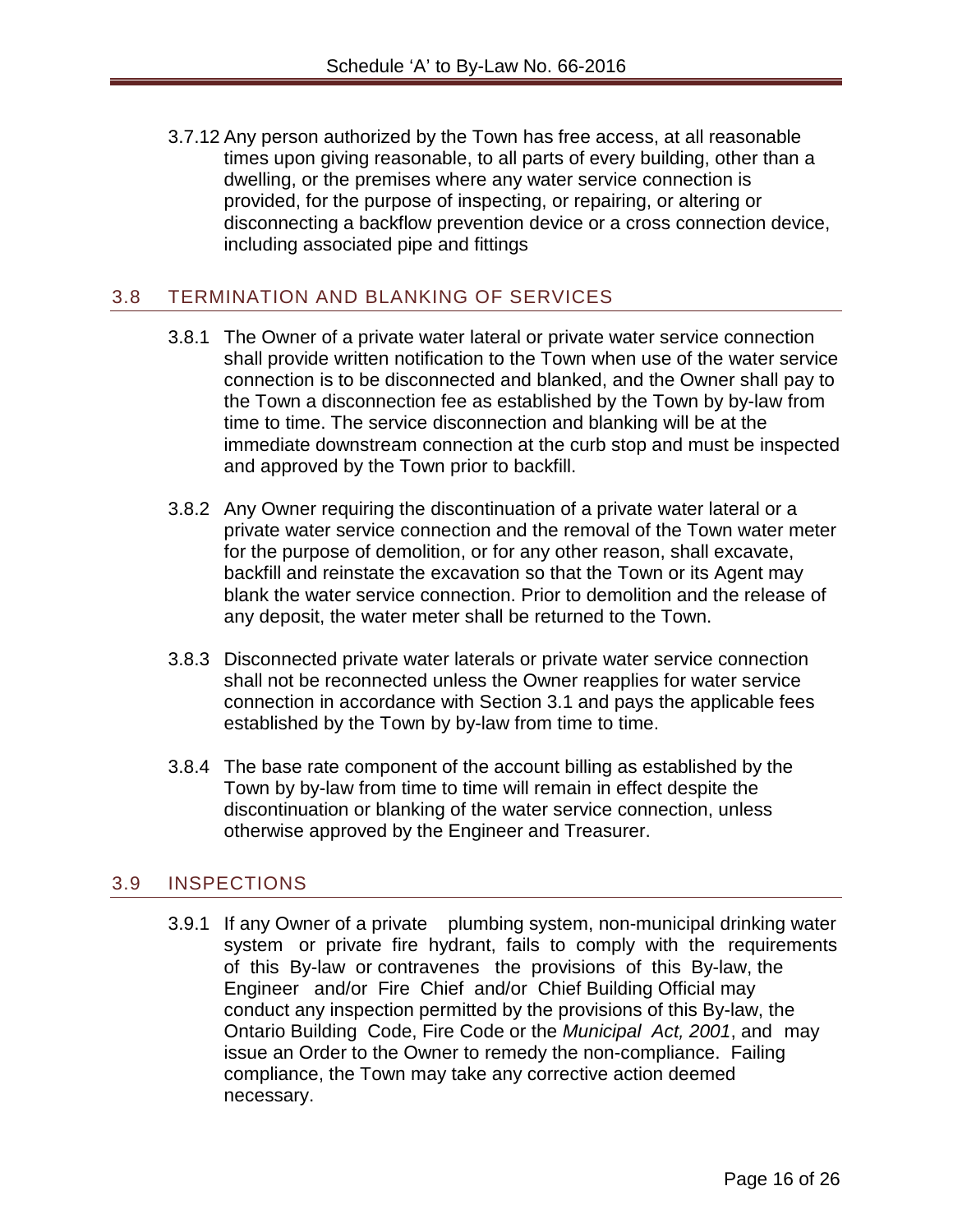3.9.2 Any costs incurred by the Town in effecting any corrective action, shall be payable to the Town by such Owner, and the Town may, in its sole discretion, recover such costs by action or by adding the costs to the tax roll and collecting them in the same manner as property taxes.

#### <span id="page-17-0"></span>3.10 FAILURE TO PERMIT ACCESS TO BUILDING OR PREMISES

Should any Owner of a private plumbing system, non-municipal drinking water system or private fire hydrant, refuse entry to a building, other than a dwelling, or land by any authorized officer, inspector, employee or Agent of the Town for the purposes of any inspection under the provisions of this Bylaw or the Building Code, Fire Code, or the *Municipal Act, 2001*, the Town may, in its sole discretion exercised by the Engineer, and on the provision of seven (7) days notice, discontinue the water supply to the Owner, until the required inspection has been conducted to the satisfaction of the Engineer.

# PART IV – RESTRICTIONS

#### <span id="page-17-2"></span><span id="page-17-1"></span>4.1 GENERAL RESTRICTIONS

- 4.1.1 Notwithstanding Subsection 3.3.1, no person shall:
	- (i) open or close or cause or permit to be opened or closed any valve in the Water Works , non-municipal drinking water system, or a private plumbing system, or remove, tamper with or in any way interfere or cause or permit to be removed, tampered or interfered with, any valve, water meter, private or municipal fire hydrant structure, watermain, water lateral in the Water Works, non-municipal drinking water system or private plumbing system, unless prior written permission has first been granted by the Engineer or Fire Chief;
	- (ii) conceal, interfere with, construct or maintain anything or cause or permit to be concealed, interfered with, constructed or maintained anything, that has the effect of concealing or interfering with access to a municipal or private fire hydrant, or to a valve or private valve; and
	- (iii) obstruct any municipal fire hydrant or private fire hydrant. All municipal fire hydrants and private fire hydrants shall be kept completely cleared of all vegetation and obstructions, including snow accumulations within 1.5 metres from the outside edge of the hydrant. The hydrant shall be visible for a distance of 3.0 metres from any point from within the public or private road allowance.
- 4.1.2 No person shall draw water or cause or permit water to be drawn from a private fire protection system, except for fire protection purposes or for fire protection related activities, except as approved by the Engineer or Fire Chief.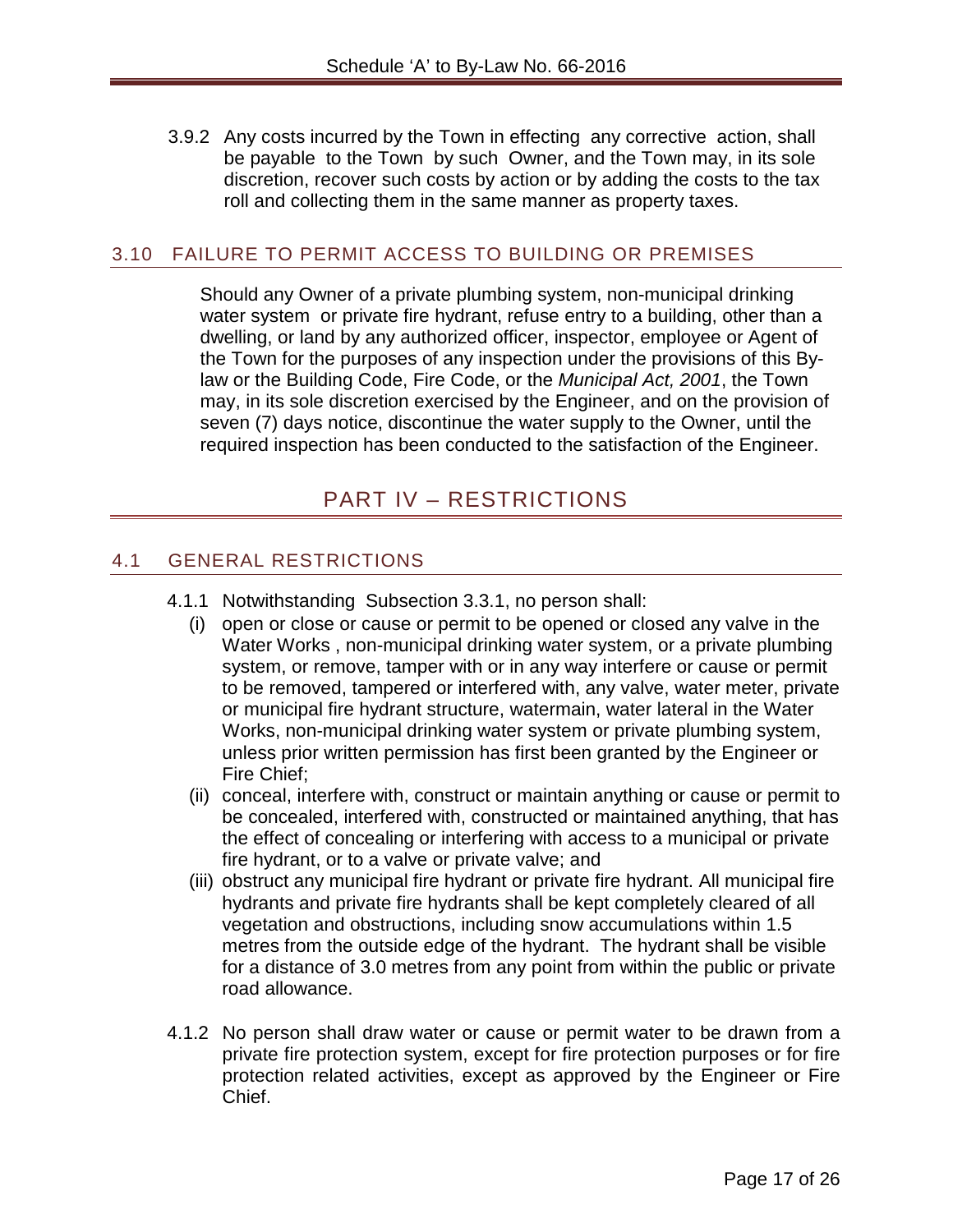- 4.1.3 The Engineer may, upon reasonable notice, discontinue or restrict the water supply for the Water Works at any time for the purpose of cleaning, maintaining, repairing, replacing or connecting watermains and laterals.
- 4.1.4 The Engineer or Fire Chief may, without notice, temporarily discontinue the water supply to any building or units where, in his or her opinion, continuation thereof may be dangerous or cause damage to persons or property.
- 4.1.5 The Town shall not be responsible in case of damage to boilers, heating systems, cooling systems, machinery, fittings, other property or products dependant on water supply, or injury to persons by reason of any discontinuation of the water supply pursuant to Subsections 4.1.3 and 4.1.4.

# <span id="page-18-0"></span>4.2 WATER USE RESTRICTIONS

- 4.2.1 At the discretion of Council, water restrictions may be imposed by resolution prohibiting any person to use in any manner whatsoever the water supplied by the Water Works upon streets, sidewalks, driveways, lawns, gardens, yards or grounds of any description or kind, except between those dates and/or hours as set out in the resolution.
- 4.2.2 At the discretion of Council, water restrictions may be imposed by resolution on the industrial, commercial and/or institutional use of water supplied by the Water Works.

# <span id="page-18-1"></span>4.3 SUPPLY OF WATER FOR CONSTRUCTION PURPOSES

4.3.1 Any person requiring water for construction purposes shall make an application to the Town as part of the building permit application and shall furnish all required information, and shall pay to the Town the required fee established by the Town by by-law from time to time. Such persons will only be permitted to take water from specific sources for temporary use and in a manner specified by the Engineer, and as may be altered from time to time by the Engineer.

# <span id="page-18-2"></span>4.4 SUPPLY OF WATER FOR OTHER TEMPORARY PURPOSES

4.4.1 Any person requiring water for temporary short term commercial, social, cultural or festival purposes shall make application to the Town and shall furnish all information required by the Engineer to assess the temporary water supply requirement.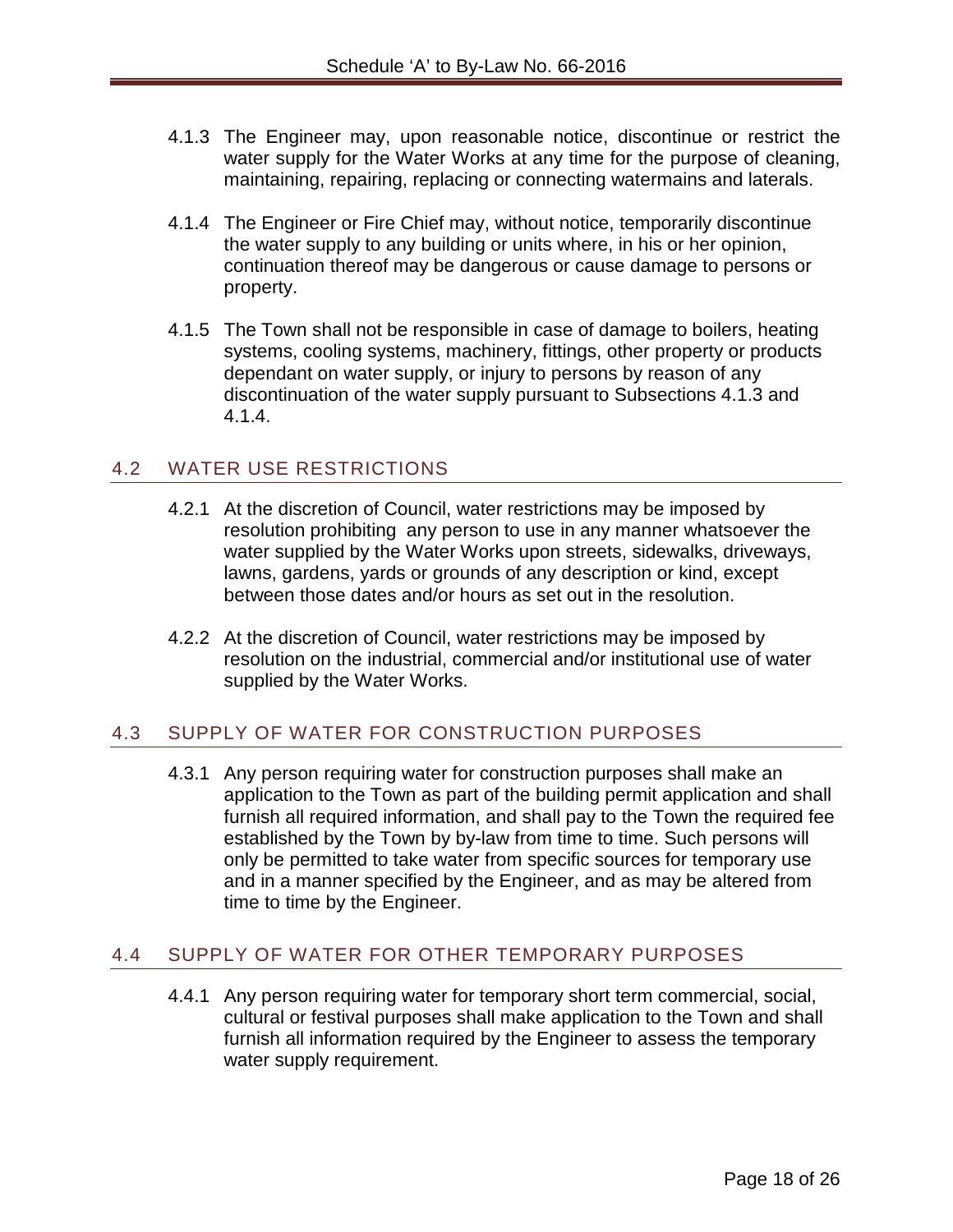- 4.4.2 The Engineer shall specify the specific source or sources of temporary water supply and the manner by which water shall be supplied and discharged.
- 4.4.3 Temporary water supply consumption shall be metered if possible, or otherwise estimated, and the water and sewer services billed at the rates established by the Town by by-law from time to time.
- 4.4.4 Any and all approved temporary water supply connections shall include an appropriate backflow prevention device with a current test certificate.

#### <span id="page-19-0"></span>4.5 TEMPORARY USE OF FIRE HYDRANTS FOR OTHER THAN FIRE PURPOSES

- 4.5.1 Municipal and private fire hydrants shall not be used for municipal purposes such as street flushing or street sweeping. Water for such purposes is available at the Town's bulk water filling stations.
- 4.5.2 With the exception of the use provided for in Subsection 4.3, any water taken from a municipal or private fire hydrant shall be metered, unless otherwise approved by the Engineer in writing. Upon payment of the required fees by the applicant and issuance of a permit, the Town shall supply and install all equipment including valves, water meter, meter locking device, and backflow prevention device. The applicant is liable for all damages. The fees payable shall include the permit application fee, installation and removal costs and fee, and deposit fee.
- 4.5.3 The Town may cancel the permit for the temporary use of a municipal or private fire hydrant at any time if the use of the fire hydrant interferes with fire protection or supply of water to other Owners or the permit holder breaches the permit conditions.

### <span id="page-19-1"></span>4.6 THAWING OF FROZEN PRIVATE PIPES AND HYDRANTS

- 4.6.1 No person shall undertake the thawing of any watermain, or pipe or municipal water lateral, valve or municipal fire hydrant of the Water Works, except with the prior approval and direction of the Engineer.
- <span id="page-19-2"></span>4.6.2 The thawing of frozen private water laterals, private watermains, and private hydrants shall be undertaken only on the prior approval and at the direction of the Engineer, to the Town's water meter, or to the first tap in the building where a meter pit is used.

# PART V – WATER METERS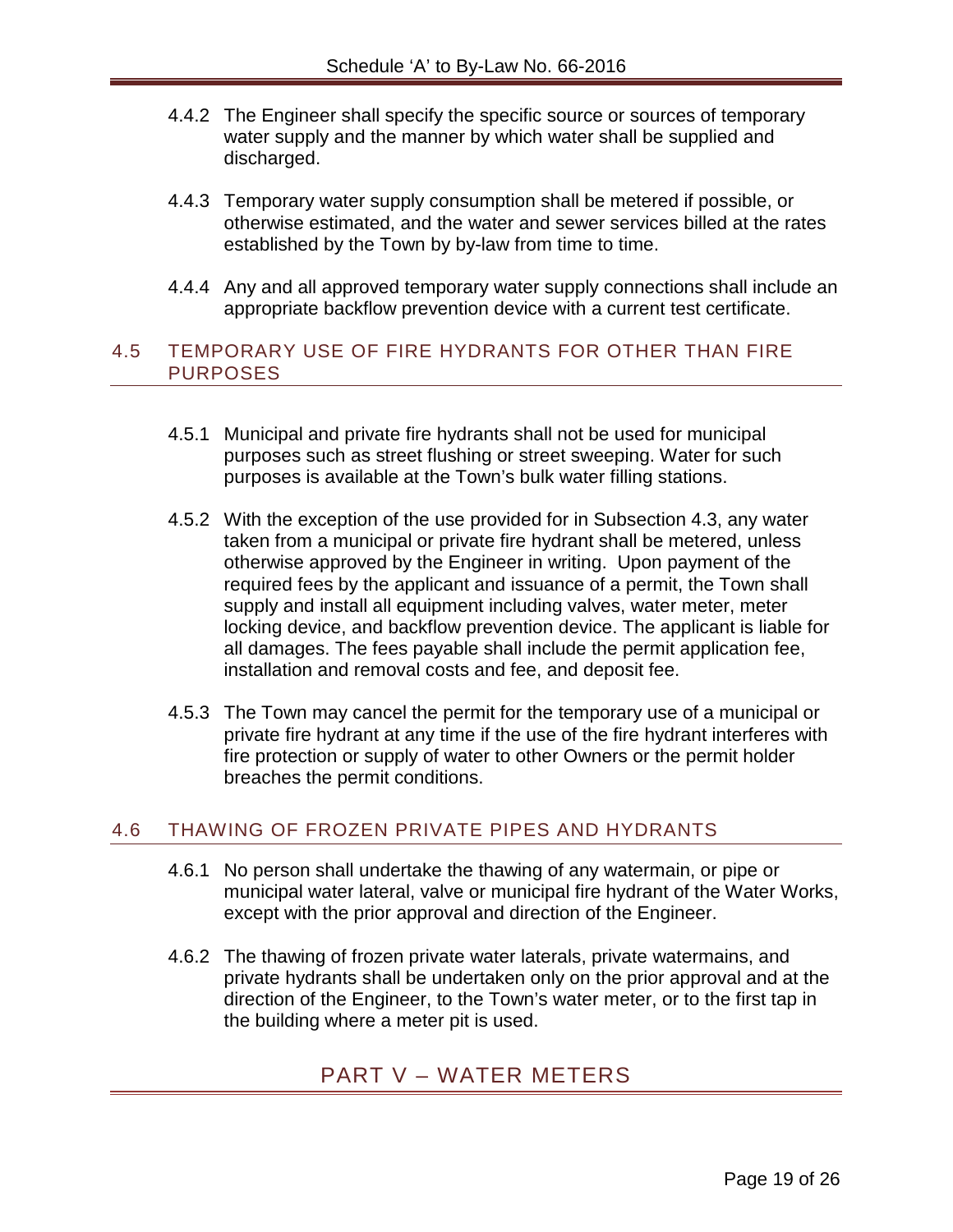#### <span id="page-20-0"></span>GENERAL

- 5.1 All water supplied by the Town, except for the purposes set out in Subsections 4.3, 4.4, and 4.5 and fire protection, shall pass through a water meter approved by the Town. The cost of providing the water meter shall be paid by the Owner at the time the building permit is issued at the fee established by the Town by bylaw from time to time. Water meters shall be installed by a duly qualified and licenced plumber at the Owner's expense.
- 5.2 Except as permitted by Subsections 4.3, 4.4 and 4.5, where an Owner has a water service connection and has not caused a water meter to be installed as required by the Town, the Owner will be given a written notice to install a water meter.
- 5.3 Where an Owner does not cause a water meter to be installed after being given notice, the Town may cause the supply of water to be shut off until a water meter is installed.
- 5.4 To the extent practical, water supply for agricultural, golf course, and race track uses and other similar irrigation or watering uses, which is not returned to the sewer, should be separated from the associated domestic or sanitary use, separately metered, and the Owner billed as a "water only Owner", subject to the approval of both the Engineer and Treasurer. The domestic potable water or sanitary usage shall be maintained as a separate metered service and the Owner billed as a "water and sewer Owner" for that service. The fees and charges shall be as established by the Town by by-law from time to time.
- 5.5 At every building within which a water meter must be installed, the Owner shall provide space and access for such water meter in a location approved by the Town. The location shall be as close as is practical to the point where the service enters the building, shall be accessible at all times for reading, inspection, maintenance, repair, testing, modification and replacement by the Town in accordance with current standards and specifications. The Town shall not be responsible for any restoration resulting from access being provided for the installation of water meters.
- 5.6 When the location of the water meter cannot be provided by the Owner within the building to the satisfaction of the Town, the water meter shall be installed in a meter chamber, the location and construction of which shall be approved by the Town shall be installed at the Owner's expense.
- 5.7 Where private water laterals exceed 20 metres or services more than one building or premises, water usage source, a private plumbing system or private hydrant, the water meter shall be installed in a meter chamber at or near the property line, which shall be installed at the Owner's expense, except as otherwise approved in writing by the Engineer.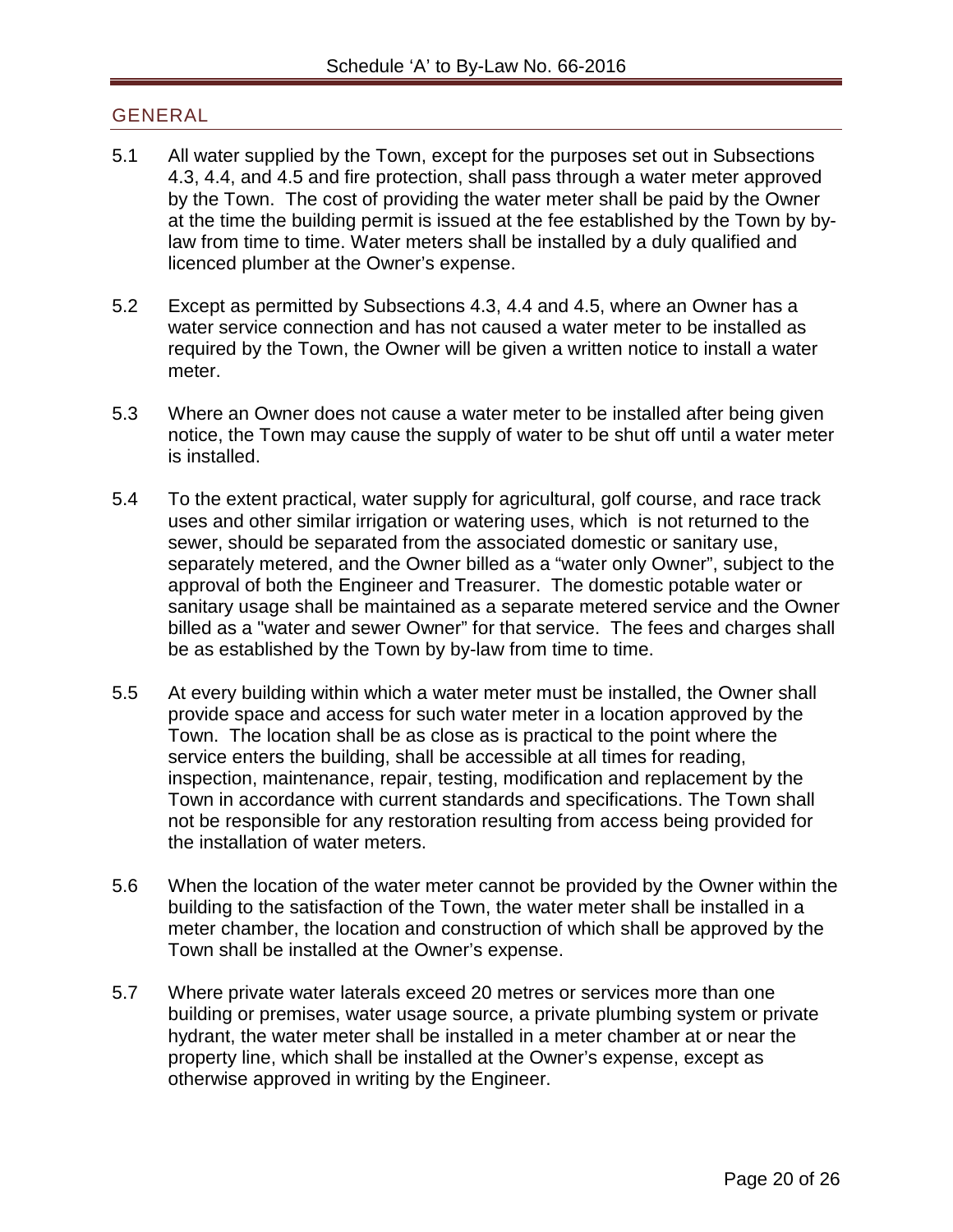- 5.8 No water meter or meter chamber shall be installed unless the Town has first approved the size, type and make of the meter, the manner of its installation, and all matters relating to the required piping and other appurtenances associated therewith.
- 5.9 No water meter by-pass shall be installed unless otherwise approved in writing by the Engineer. All water meter by-passes shall be shut off by a valve and the valve sealed. The use of an authorized water meter by-pass must be approved in advance, in writing, by the Engineer, Fire Chief or Chief Building Official, as applicable.
- 5.10 The Town shall assume ownership and maintenance of all water meters installed to the satisfaction of the Town. If a water meter is mechanically defective, the cost of water meter repairs shall be borne by the Town. If the water meter is damaged by freezing or carelessness, wilful acts, or neglect of any person other than an employee or Agent of the Town, the Owner shall pay to the Town the cost of making any necessary repair or replacement to such water meter. All such costs shall be paid directly to the Town, and if not so paid, the Town may recover such costs by action or by adding the costs to the tax roll and collecting them in the same manner as property taxes.
- 5.11 The Owner will be charged for all water registered on a water meter. If a water meter fails to register properly, the Owner will be charged for the average consumption for the pertinent period as determined by the Town on the basis of prior consumption records. Where no prior reliable records are available, usage shall be monitored for a representative period of time determined by the Town, and the charges established based on usage during that period.
- 5.12 A water meter will be removed and tested by the Town upon the request of the Owner, subject to payment of a deposit in the amount established by the Town by by-law from time to time. If the water meter is tested and found to register correctly or less than three percent (3%) at average flow rates in favour of the Town, the deposit shall be forfeited.
- 5.13 If a water meter when tested is found to register in excess of three percent (3%) at average flow rates in favour of the Town, the water meter will be replaced or repaired at the Town's expense. The deposit will be refunded and a credit applied to the Owner's water account for the excess consumption billed. The Town will use the following formula to the advantage of the Owner for a three (3) month period only:

The consumption is to be averaged for such period of failure on the basis of consumption for the three (3) months preceding such failure, or on the basis of consumption during the same three (3) months of the preceding year, or on consumption during the three (3) months following the time when such water meter or meters have been replaced in proper and efficient working order, whichever is lowest.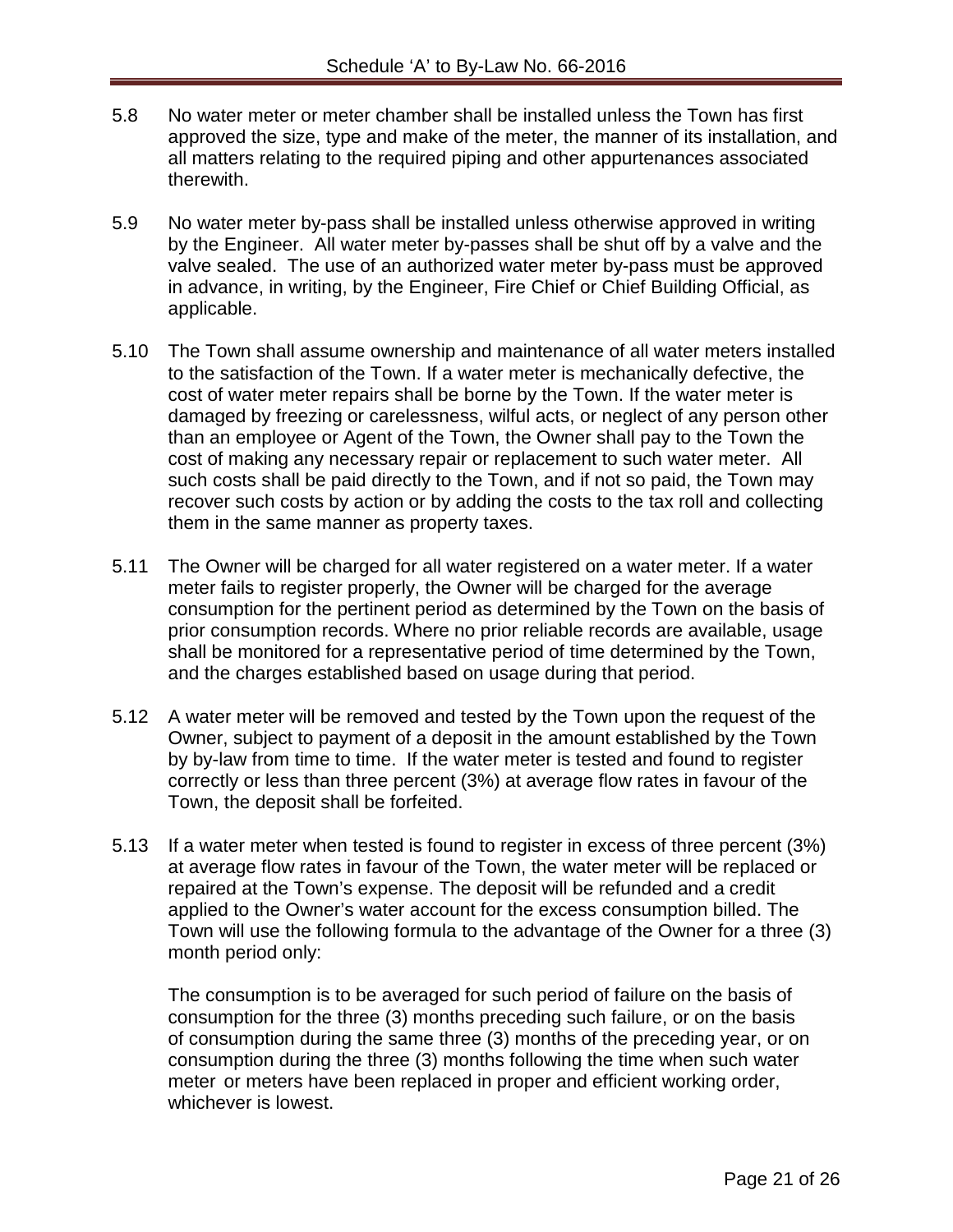5.14 When a request is made by an Owner for the relocation of a water meter or the downsizing or upsizing of a water meter, the relocation or changeover shall be subject to approval by the Engineer, and the cost of such shall be at the sole expense of the Owner.

When a request is made by the Town for the relocation of a water meter or the downsizing or upsizing of a water meter, the relocation or changeover shall be at the sole expense of the Town.

- 5.15 Upon notice by the Town, an Owner shall provide access to a building, other than a dwelling, and land, to the Engineer and/or a person designated by the Town for the purpose of inspecting, reading, maintaining, repairing, modifying or replacing a water meter and associated meter reading apparatus.
- 5.16 The Town shall have the right to seal any water meter and associated by-pass and no person shall break or damage any seal attached to any water meter or by-pass. If any such seal has become broken or damaged from any cause, the Owner shall forthwith report the breakage or damage to the Engineer who shall cause the same to be resealed.

# PART VI – FIRE USE

#### <span id="page-22-1"></span><span id="page-22-0"></span>GENERAL

- 6.1 No person shall open or operate any fire hydrant or valve or any other appurtenance of the Water Works except an authorized employee of the Town during performance of his/her duty.
- 6.2 No person shall in any way interfere with, obstruct, conceal or prevent access in any way to any municipal or private fire hydrant, valve, water meter or appurtenance.
- 6.3 All fire hydrants, including private fire hydrants, shall be maintained in compliance with the provisions of this By-law and the requirements of the Fire Code.
- 6.4 No person shall take water from an un-metered water service installed for the purposes of fire protection, except for fire protection or preauthorized system testing, without the authorization of the Fire Chief or Engineer.
- 6.5 No person shall attach any equipment for fire protection in a building to the Water Works system without the prior written approval of the Town. The piping for any such equipment shall be entirely separate from the piping used for any other purpose in the building and shall be equipped with a shut off valve located inside the building which shall be sealed and under the exclusive control of the Town.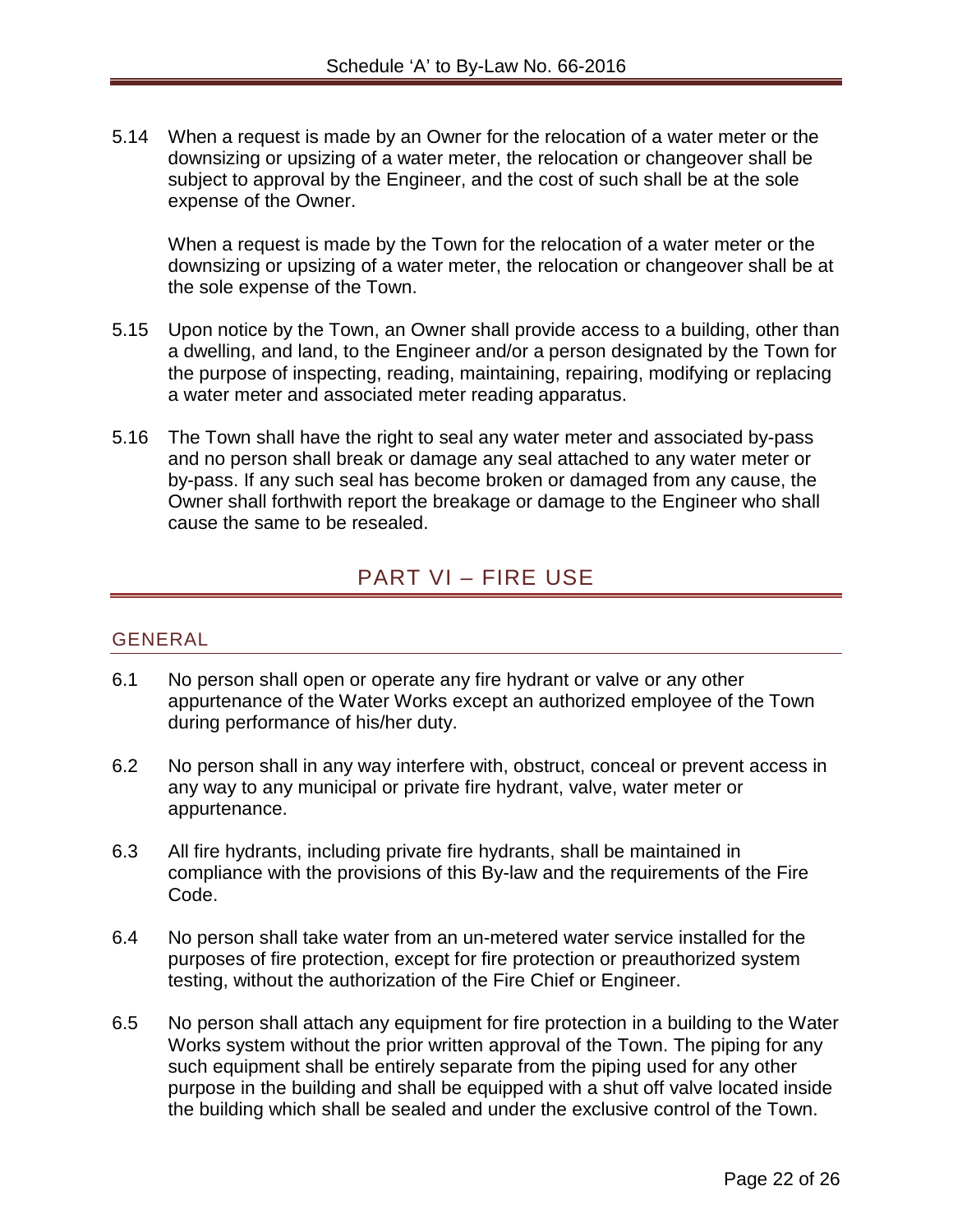All building fire protection sprinkler systems shall be equipped with an approved detector assembly backflow prevention device.

- 6.6 No person shall break any seal attached to any equipment or appurtenances for fire protection except for the purpose of using water for fire extinction. Any occupant of the building in which such seal has been broken shall forthwith report the breakage to the Engineer who shall cause the same to be resealed.
- 6.7 The Town may require the installation of a separate water meter or fire water meter on a fire line, in which case, the cost of the supply, installation and maintenance thereof shall be borne solely by the Owner of the building being serviced by such equipment. The main supply of water may be discontinued until the required water meter is installed on the fire line to the satisfaction of the Engineer.
- 6.8 All private fire hydrants shall be fitted with an anti-tampering device as approved by the Engineer.

# <span id="page-23-0"></span>PART VII – PROHIBITIONS, ENFORCEMENT AND PENALTIES

### <span id="page-23-1"></span>7.1 PROHIBITIONS

Without limiting the generality of the foregoing, the following are expressly prohibited:

No person shall:

(i) cause or permit the depositing of any injurious, noxious or offensive material or substance into the water or onto the water surface, and or cause or permit any willful damage to the Water Works;

(ii) cause or permit the willful removal, destruction, damage or fraudulent alteration of any watermain, water service connection, appurtenance or apparatus or thing belonging to the Water Works;

(iii) cause or permit the willful destruction, damage to, tampering with or removal of a water meter or associated apparatus;

(iv) construct a private water lateral, private distribution system or install a private hydrant without a permit;

(v) fail to provide access for the purposes of inspecting for compliance, maintenance, repair, modification or replacement of a water meter, valve, backflow prevention device, hydrant, private plumbing system or private hydrant system;

(vi) hinder or obstruct an Inspector from carrying out an inspection of lands or work for the Town specified in an Order issued hereunder;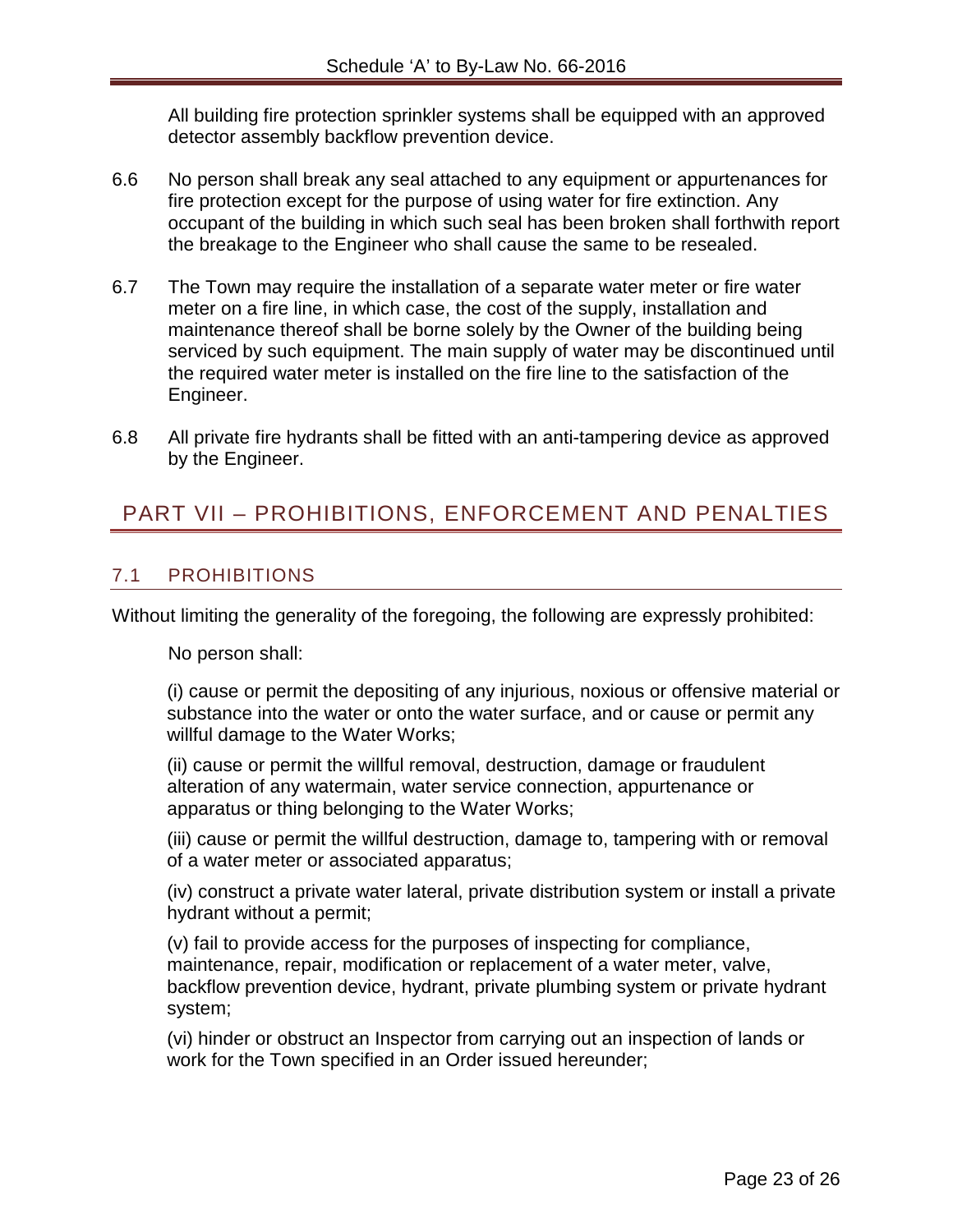(vii) fail to inspect or maintain a private plumbing system, non-municipal drinking water system or private hydrant or fail to provide an annual inspection report;

(viii) cause or permit the willful or negligent discharge of water from the Water Works;

(ix) cause or permit the use of a fire hydrant or private fire hydrant without lawful authority;

(x) cause or permit the altering of the approved colour scheme of any fire hydrant;

(xi) cause or permit the manipulation of any valve of the Water Works or private distribution system;

(xii) cause or permit an obstruction to any hydrant, valve, water meter, or meter chamber of the Water Works, private water lateral or private distribution system;

(xiii) cause or permit a pipe to be connected to any pipe of the Water Works without a permit;

(xiv) fail to request an inspection of a private water lateral or private plumbing system, or private hydrant installation;

(xv) cause or permit the connection of a private water lateral, private plumbing system non-municipal drinking water system or private hydrant to the Water Works prior to commissioning and inspection of same;

(xvi) cause or permit the connection to a private water lateral or private distribution system other than on the outlet side of a water meter;

(xvii) cause or permit, without approval, the removal of water from the Water Works that has not being registered through a Town water meter, or fail to report the taking and/or consumption of water from the Water Works without Town approval;

(xviii) cause or permit the installation of a water meter by-pass capable of altering the amount of water registered;

(xix) cause or permit the tampering with any seal placed upon a water meter, valve or by-pass;

(xx) fail to obtain a water connection permit as set out in Section 3.1 of this Bylaw;

(xxi) except as authorized by this By-law, fail to provide a location to install a water meter in conformance with the Town's Standards;

(xxii) fail to adequately protect the water meter from damage, including, but not limited to, freezing;

(xxiii) cause or permit the backfilling of a private water lateral trench, private plumbing system trench, Town or private hydrant connection trench without prior approval;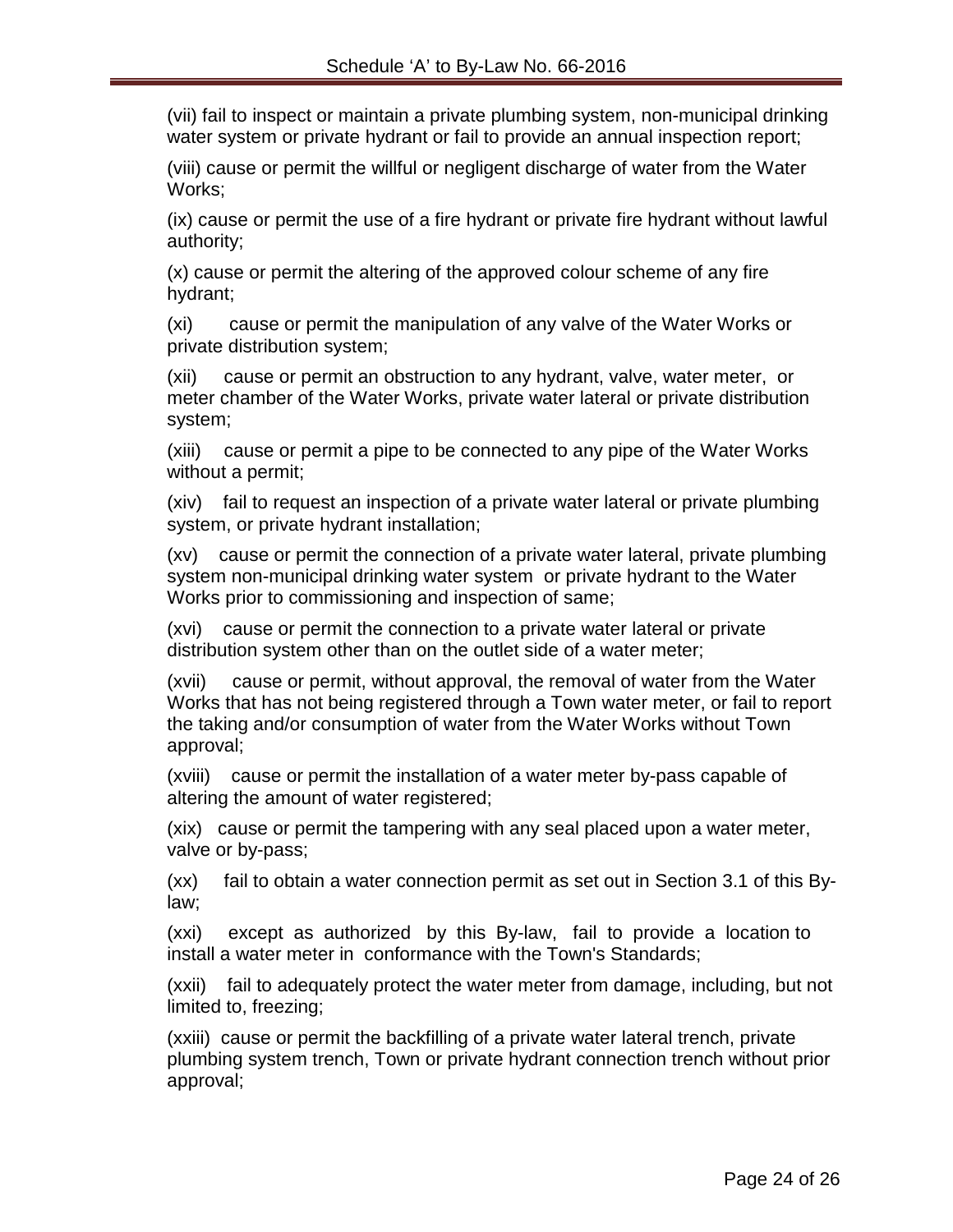(xxiv) cause or permit the interference with a private water lateral or a private water distribution system without the approval of the Engineer;

(xxv) fail to provide written notification that a private water lateral, private water distribution system connection, or private hydrant connection, has been disconnected;

(xxvi) cause or permit to be blanked, any private water lateral, private distribution system connection or private hydrant connection, without prior Town approval;

(xxvii) fail to provide excavation, backfill and reinstatement to enable the blanking of a private water lateral, or a private distribution system connection or a private hydrant connection, as required by this By-law;

(xxviii) cause or permit to have or install a cross-connection;

(xxvix) cause or permit the operation of any Town fire hydrant or private fire hydrant without an approved cut-off valve and backflow prevention devices;

(xxx) fail to obey the water use restrictions imposed by Council or the Engineer;

(xxxi) cause or permit the thawing operations of any section or part of the Water Works, or to private lateral or private distribution systems, or any hydrants, without the prior approval of the Engineer;

(xxxii) fail to repair a leak in a private water lateral as directed in an Order.

### <span id="page-25-0"></span>7.2 ENFORCEMENT

- 7.2.1 An Inspector shall enforce the provisions of this By-law and is authorized to enter on land at any reasonable time for the purpose of carrying out an inspection to determine whether or not this By-law is being complied with.
- 7.2.2 Where an Owner fails to comply with any provision of this By-law, an Order may be issued to the Owner requiring compliance. The Order will give reasonable particulars of the contravention adequate to identify the contravention and the location of the land on which the contravention occurred, the date by which there must be compliance with the Order, and notice that if the Order is not complied with within that time, the Town may carry out the Order at the Owner's expense.
- 7.2.3 An Order may be personally delivered or served by Registered mail or posted on the property. Where an Order is mailed, the Order shall be deemed delivered on the earlier of receipt of the Order by the addressee or on the fifth day following the date of mailing, whether actually received or not.
- 7.2.4 Where an Order has been issued and compliance has not been achieved within the required time period set out in the Order, the Town may, through its employees or agents or persons acting on its behalf, enter upon the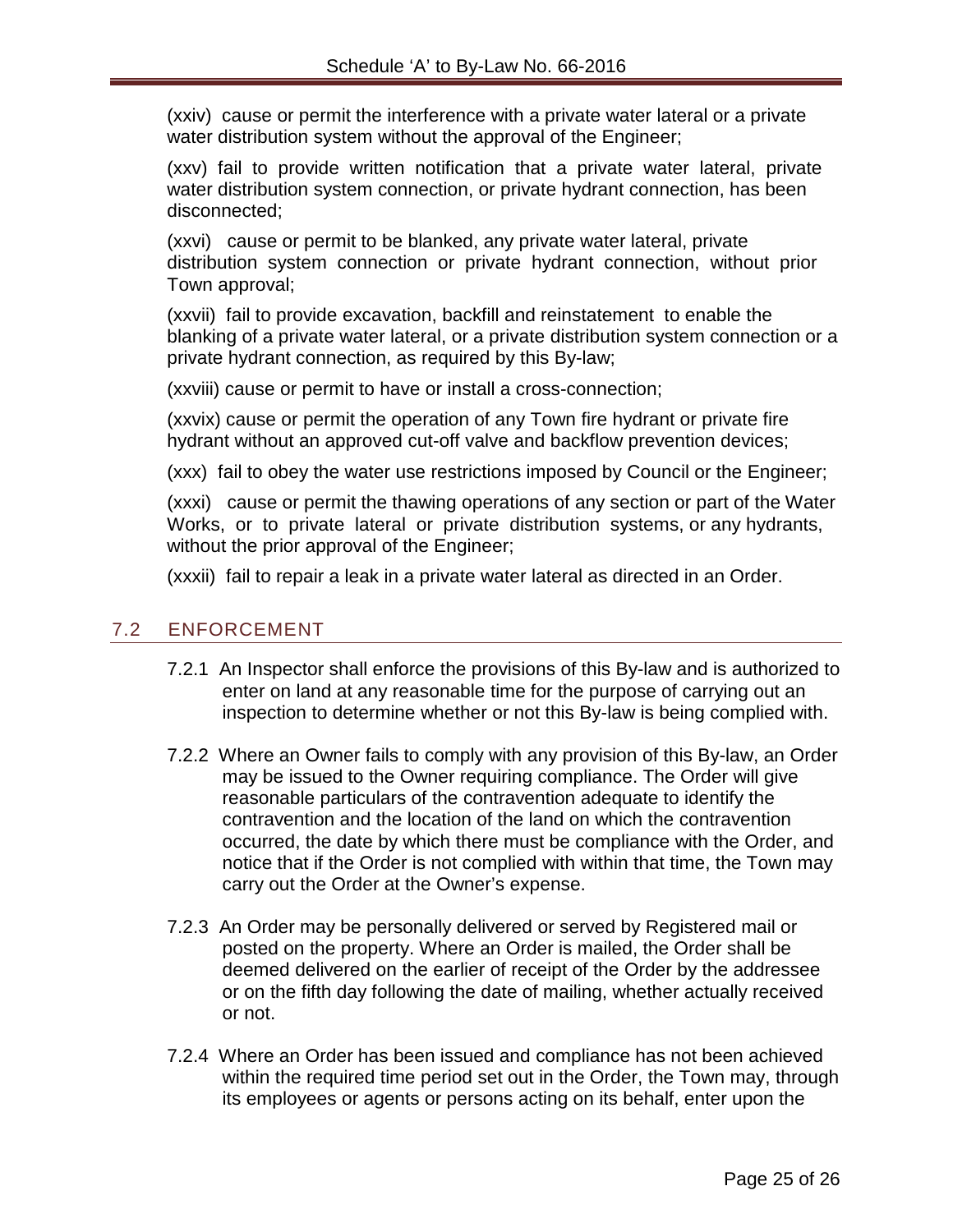land to take the steps required to effect compliance, and all costs may be recovered by action or by adding the costs to the tax roll and collected from the Owner in the same manner as property taxes.

- 7.2.5 No person shall hinder or obstruct an Inspector employed to enforce this By-law, from carrying out an inspection of lands, nor shall any person obstruct any employee or Agent authorized to carry out work for the Town specified in an Order issued hereunder.
- 7.2.6 Every person who contravenes any provision of this By-law, is guilty of an offence and upon conviction is liable to the penalties prescribed under the *Provincial Offences Act*, R.S.O. 1990, c.P.33, as amended.
- 7.2.7 Every person who contravenes any provision of Section 7.1 of this By-law is guilty of an offence and is liable to the set fine(s) established in Schedule "B" annexed hereto.
- 7.2.8 The set fine(s) established in Schedule "B" shall come into force and effect upon receipt of the Judge's Order from the Ministry of the Attorney General.

# <span id="page-26-0"></span>7.3 RECOVERY OF REVENUE LOSSES

7.3.1 The Town shall be entitled to recover from the Owner any loss of water or sewer revenues which have resulted from any violation of the provisions of this By-law in accordance with the Town's Water and Wastewater Collection Policy, as amended or replaced from time to time.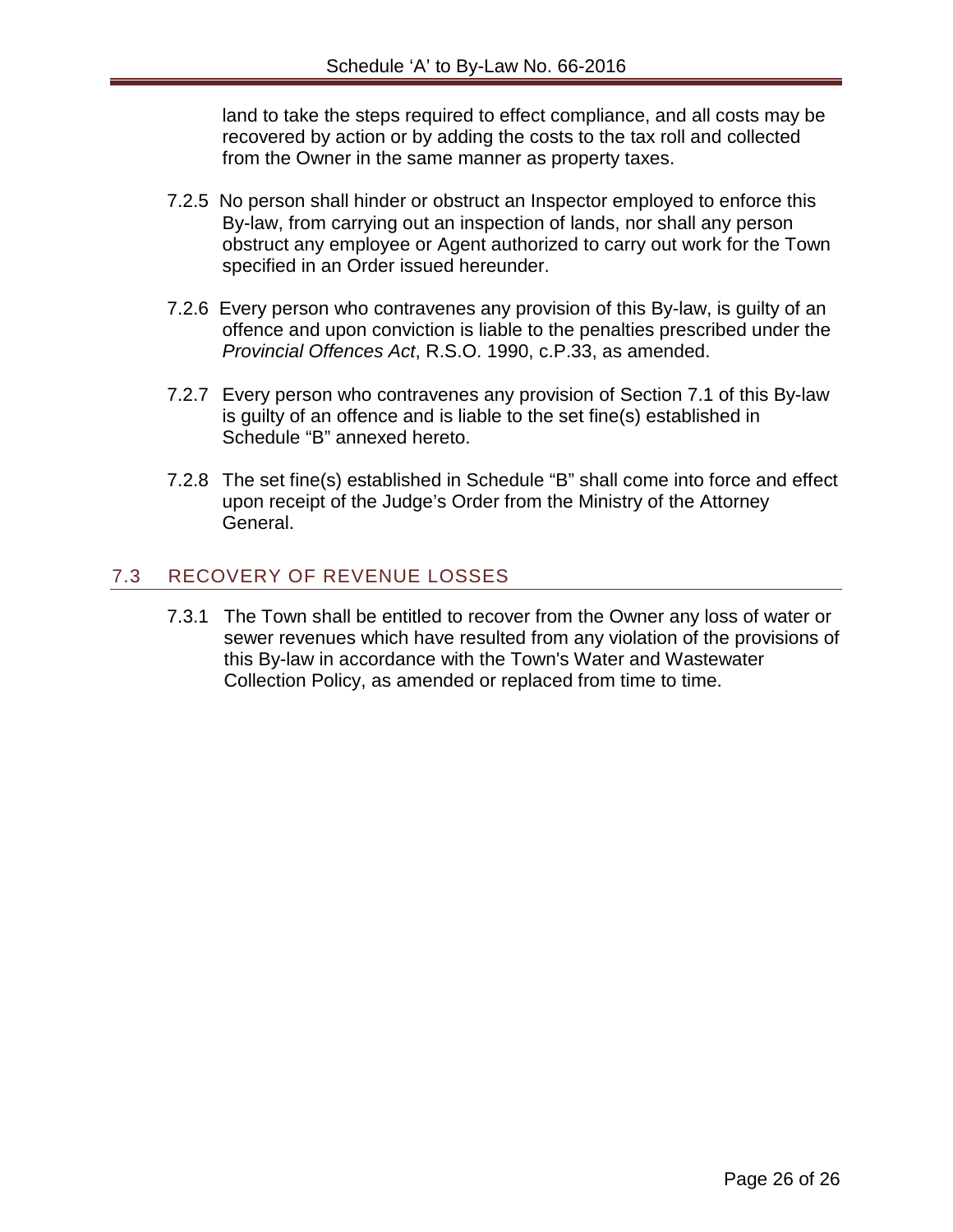#### **Part I Provincial Offences Act Offences and Set Fines Under the Corporation of the Town of Fort Erie By-law 66-2016**

| <b>ITEM</b>    | <b>OFFENCE (1)</b>                                                                                                                              | <b>SECTION (2)</b>        | <b>FINE</b><br>(3) |
|----------------|-------------------------------------------------------------------------------------------------------------------------------------------------|---------------------------|--------------------|
| 1              | Cause or permit the depositing of any noxious material in to the<br><b>Water Works</b>                                                          | s. 7.1 (i)                | \$500              |
| $\overline{2}$ | Cause or permit damage to the Water Works                                                                                                       | $\overline{s}$ . 7.1 (ii) | \$500              |
| 3              | Cause or permit damage to a water meter                                                                                                         | s. 7.1 (iii)              | \$500              |
| 4              | Construct a private water lateral or install private hydrant no<br>permit                                                                       | s. 7.1 (iv)               | \$400              |
| 5              | Fail to provide access for inspection of work                                                                                                   | s. 7.1 (v)                | \$400              |
| 6              | Hinder or obstruct an officer in the execution of his duty                                                                                      | s. 7.1 (vi)               | \$300              |
| $\overline{7}$ | Fail to maintain a private plumbing system                                                                                                      | s. 7.1 (vii)              | \$200              |
| 8              | Fail to provide an annual inspection report                                                                                                     | s. 7.1 (vii)              | \$500              |
| 9              | Cause or permit the negligent discharge of water                                                                                                | s. 7.1 (viii)             | \$400              |
| 10             | Cause or permit the use of a fire hydrant without lawful authority.                                                                             | $\overline{s}$ . 7.1 (ix) | \$300              |
| 11             | Cause or permit the altering the colour of a fire hydrant                                                                                       | $\overline{s}$ . 7.1 (x)  | \$100              |
| 12             | Cause or permit the alteration of a water valve in the system                                                                                   | s. 7.1 (xi)               | \$200              |
| 13             | Cause or permit obstruction of a hydrant, valve, water meter, or<br>meter chamber                                                               | s. 7.1 (xii)              | \$300              |
| 14             | Cause or permit a pipe to be connected to the water works<br>without a permit                                                                   | s. 7.1 (xiii)             | \$200              |
| 15             | Fail to request an inspection of private water lateral, plumbing<br>system or private hydrant                                                   | s. 7.1 (xiv)              | \$500              |
| 16             | Cause or permit connection of a private lateral, plumbing,<br>drinking water system or private hydrant prior to commissioning<br>and inspection | s. 7.1 (xv)               | \$500              |
| 17             | Cause or permit the connection of a private water lateral or<br>private distribution system to other than the outside of a water<br>meter       | s. 7.1 (xvi)              | \$100              |
| 18             | Cause or permit the removal of water that has not been<br>registered through a water meter                                                      | s.7.1 (xvii)              | \$400              |
| 19             | Cause or permit the installation of a water meter by-pass                                                                                       | s.7.1 (xviii)             | \$400              |